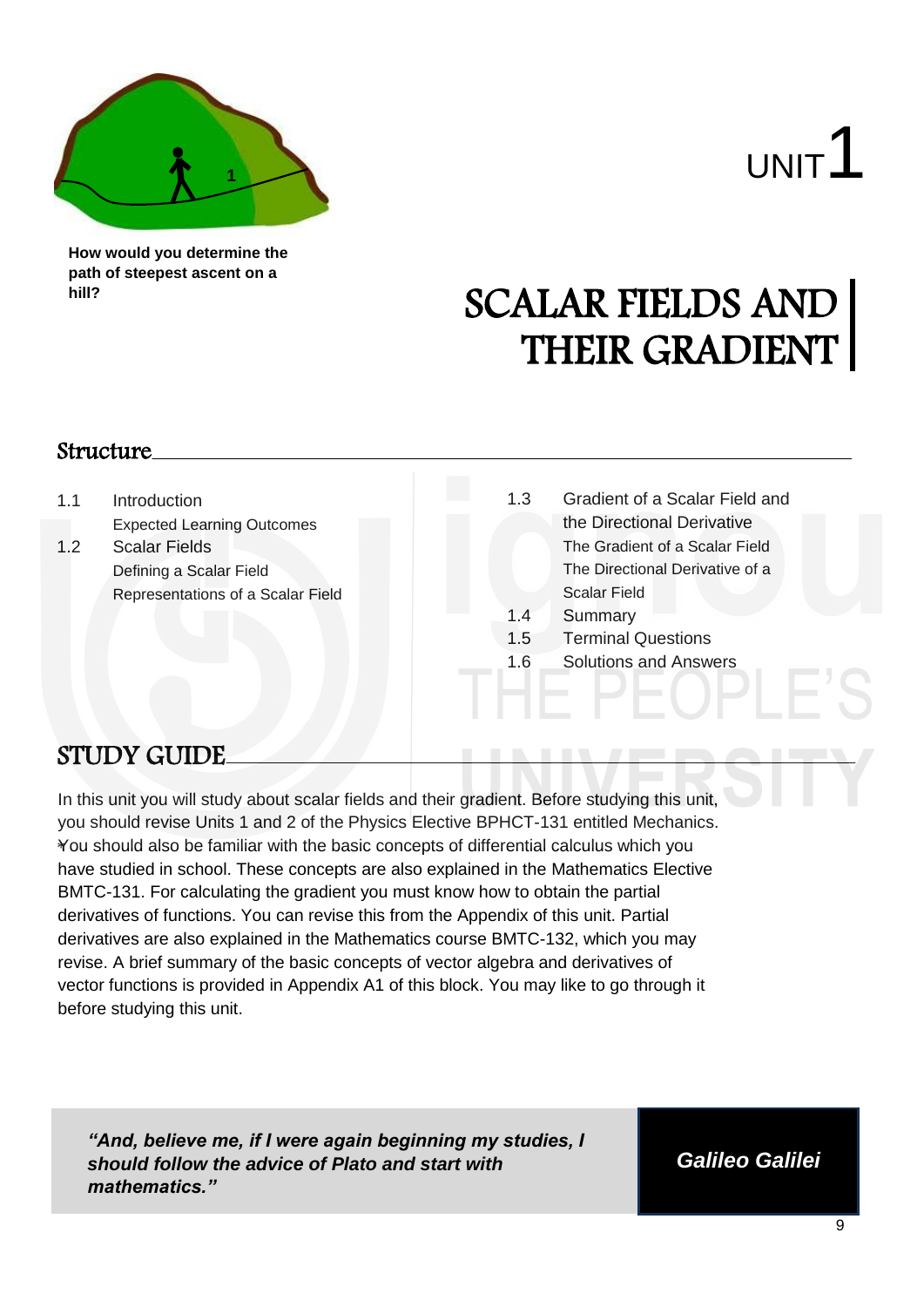### **1.1 INTRODUCTION**

In the first two units of Block 1 of the first course in Physics entitled Mechanics (BPHCT-131), you have studied the basic concepts of vector algebra. You have learnt how to add, subtract and multiply vector quantities using both the geometric and algebraic representation of vectors. You have seen examples of vectors, their sum and difference, as well as scalar and vector products in physics. In Unit 2 you have also studied the preliminary concepts of vector differential calculus. You now know about vector functions or vector valued functions and how to obtain their derivatives with respect to a scalar variable. You have also learnt how to obtain the derivatives of vector and scalar products of vectors. In this unit, we further study vector differential calculus. In Sec. 1.2, we introduce the concept of **scalar fields**. In Sec. 1.3, you will learn about the **gradient** and **directional derivative** of a scalar field.

You may wish to know: Why do you need to learn these concepts? To understand this, consider the example of a bar, plate or a cylinder that is heated non-uniformly. So, its temperature at different points is different. The temperature distribution of the bar/plate/cylinder is represented mathematically by a **scalar field**. If we now wish to know the **rate of change** of the temperature within the object, **in any given direction**, we need to determine the **directional derivative** of this temperature distribution. For this, we must know the **gradient of the scalar field**. In Sec. 1.3.1, you will learn how to determine the gradient of a scalar field. Then you will learn how to determine the directional derivative of the field in Sec. 1.3.2.

### Expected Learning Outcomes

After studying this unit, you should be able to:

- \* explain the concept of scalar fields and give examples in physics;
- determine the gradient of a scalar field; and
- determine the directional derivative of a scalar field.



**IN YOUR WRITTEN WORK, ALWAYS USE AN ARROW ABOVE THE**  LETTER YOU USE TO DENOTE A VECTOR, E.G., **r̃** .  $\ddot{\phantom{0}}$ **USE A CAP ABOVE THE LETTER YOU USE TO DENOTE A UNIT VECTOR, E.G., î**.

# **1.2 SCALAR FIELDS**

In Block 1 of the course BPHCT-131 entitled Mechanics you have learnt about vector functions, which can depend on one or more variable. When we are describing physical quantities, one obvious variable with which many physical quantities change is time. However, you have also studied about many physical quantities which have different values at different points in space. **A function that describes a physical quantity at different points in space is called a field**. As physical quantities are either scalar or vector in nature, we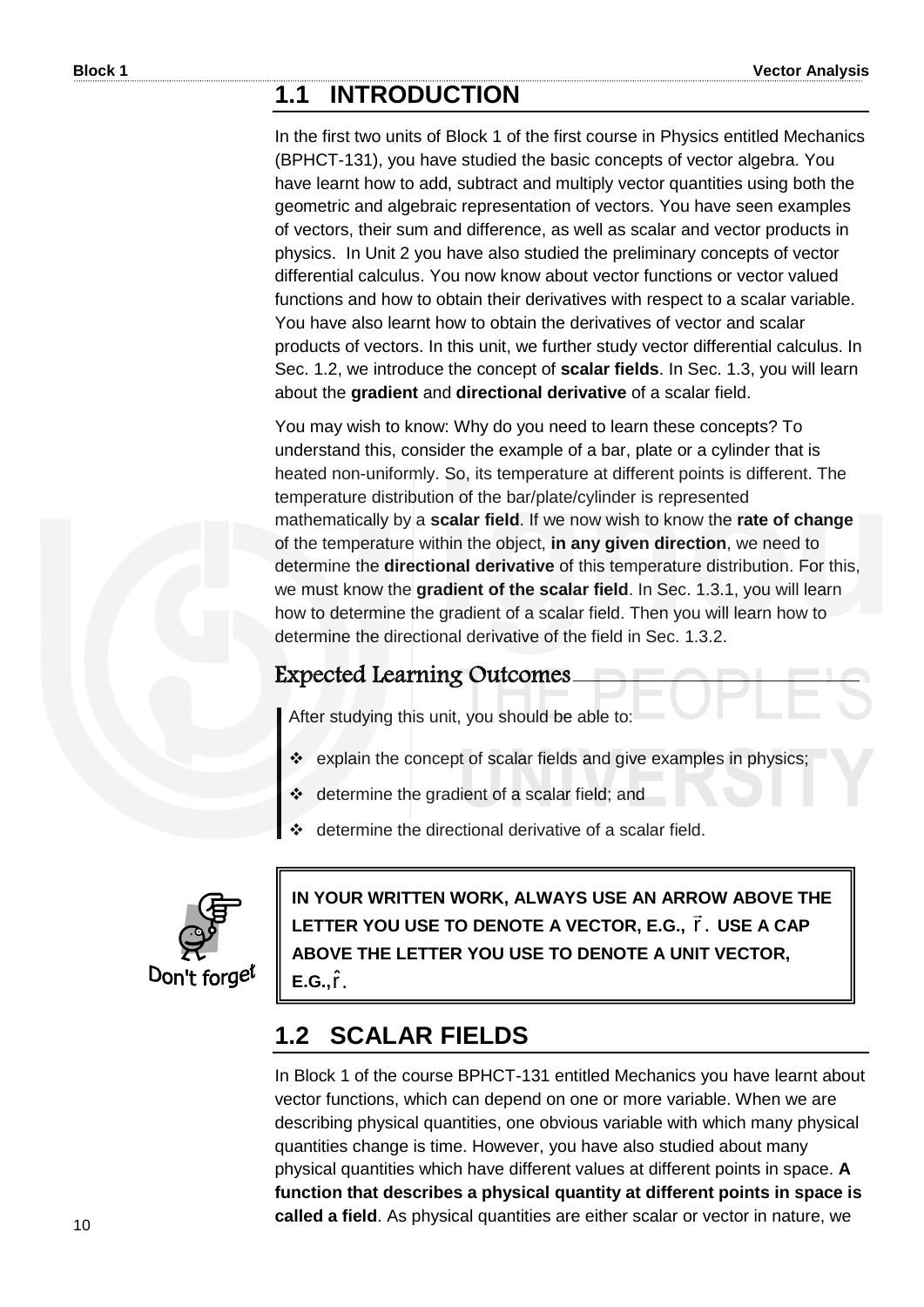can have both **scalar** and **vector fields**. In this section, we focus on **scalar fields**.

For example, the density of air (in the Earth's atmosphere) is a scalar quantity that changes with the altitude above the sea level. Similarly, the atmospheric pressure is also a scalar having different values at different altitudes. It is also different at different points around the Earth. The temperature of an unevenly heated plate is a function of both space coordinates and time. All these are examples of **scalar** fields.

Let us discuss the concept of a scalar field in more detail.

### **1.2.1 Defining a Scalar Field**

**A scalar field is a function that assigns a unique scalar to every point in a given region.** So you can say that it is essentially a scalar function of space coordinates. As you know from your school mathematics, every point in space may be specified by the Cartesian coordinates of the point (x, y, z). So we can write the scalar function or scalar field as  $f = f(x, y, z)$ . This means that for every point (x, y, z) in space, there exists a unique scalar quantity given by  $f(x, y, z)$ .

The gravitational potential energy of an object near the surface of the Earth is a simple example of a scalar field. Suppose we take the *xy* plane to lie on the surface of the Earth and the *z*-axis to point upwards. Then the gravitational potential energy of the object is given by

$$
\phi(x, y, z) = mgz \tag{1.1a}
$$

where *m* is the mass of the object. In this case the scalar field depends only on the *z* coordinate and is, therefore, a one-dimensional scalar field.

Temperature, pressure and density are examples of some other physical quantities which are scalars and can be represented by scalar fields. For example, the temperature on a perfectly flat hot plate can be described by

$$
T(x, y) = \frac{250}{x^2 + y^2 + 1}
$$
 (1.1b)

*T* (*x*, *y*) gives us the temperature at any point (*x*, *y*) on the surface of the hot plate (Fig. 1.1). Since the surface of the plate is two-dimensional, the value of *T* depends only on *x* and *y*. This is an example of a two-dimensional scalar field.

Another example of a scalar field is the **electric potential** in free space at a distance *r* from a point charge *q*. It is given by

$$
V(r) = \frac{1}{4\pi\varepsilon_0} \frac{q}{r} \text{volt}
$$
 (1.1c)

where  $q$  is measured in coulomb and  $r$  in m. Here  $\varepsilon_0$  is the permittivity of free space. If we consider the origin of the Cartesian coordinate system to be located at the charge we can also write the electric potential at a distance *r* as You have studied in Unit 2 of BPHCT-131 that every point in space can be denoted by the position vector

$$
\vec{r} = x\hat{i} + y\hat{j} + z\hat{k}.
$$

So we could also say that corresponding to every point represented by a position vector **r** we have a unique scalar quantity  $f(\vec{r})$ .



**Fig. 1.1**: **Temperature on a flat hot plate heated at the centre is a two-dimensional scalar field. At the centre the temperature is very high. The temperature is lower as we move away from the centre of the hot plate.**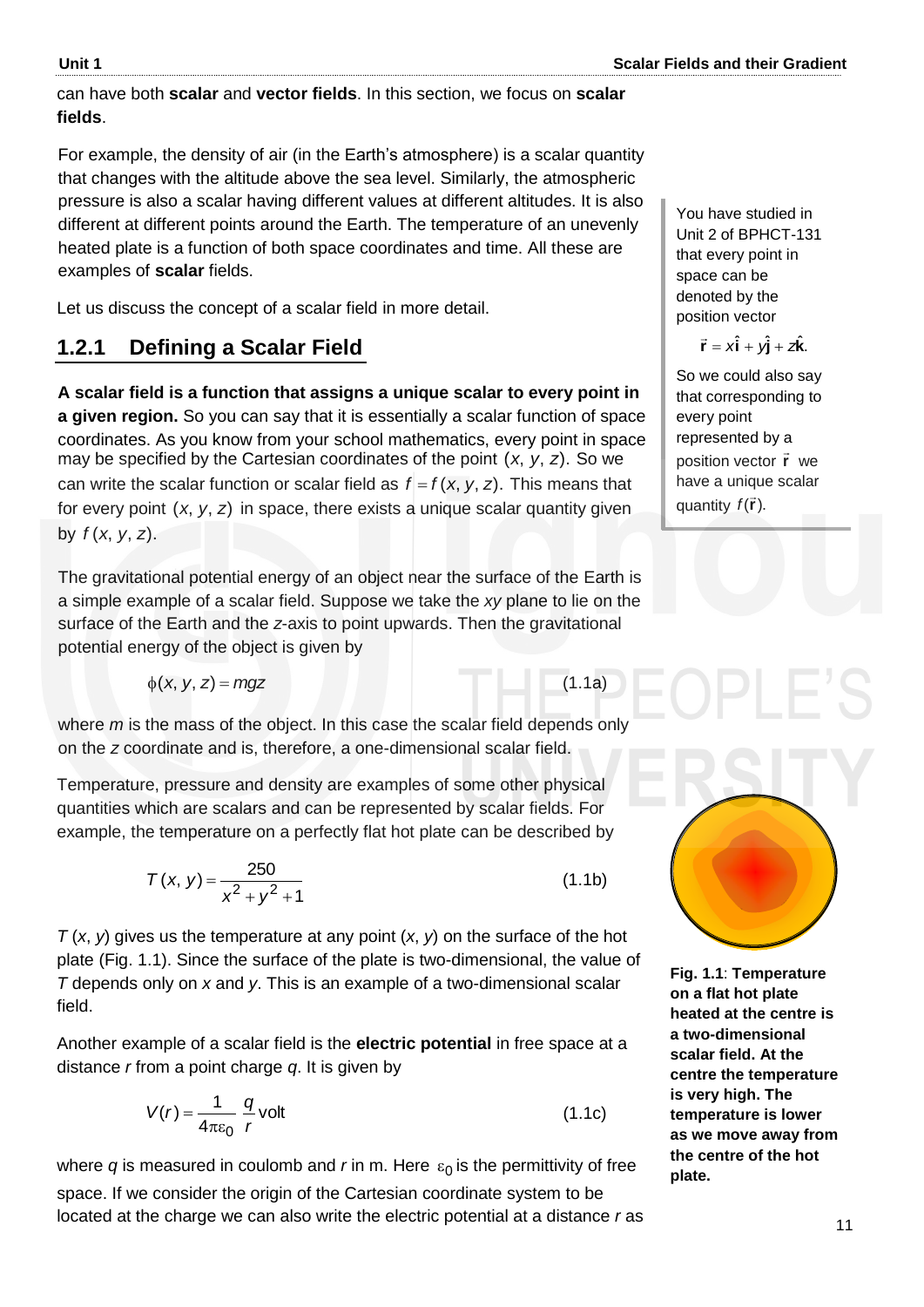$$
V(x, y, z) = \frac{1}{4\pi\varepsilon_0} \left[ \frac{q}{(x^2 + y^2 + z^2)^{1/2}} \right]
$$
 (1.1d)

This function describes a scalar field in three-dimensions. In this unit, we are interested in finding out about the rate at which these fields change in space.

In order to understand physically the rate of change of scalar fields, it is a good idea to learn how to represent them pictorially. So our next question is: **How do we represent scalar fields in diagrams**? It is possible to represent scalar fields visually using what are called **contour curves** or **contour surfaces**. Let us see how.

### **1.2.2 Representations of a Scalar Field**

Have you heard about contour lines? Do you remember the maps you studied in your school geography courses? How do we show the heights of places on a map? Recall from school geography courses that these are shown using **contour lines** or **contour curves**. On a map, **contour lines or contour curves connect those points which are at the same height (elevation) above a fixed level**. This is usually the sea level. Remember that **contour lines never cross each other**. If you walk along a contour line you neither gain nor lose elevation. Contour lines are useful because they tell us about the **shape** of the land surface.

Imagine that you are standing at some point on a hill at a certain height (Fig. 1.2a). Study Fig. 1.2b. It shows the contour curve 1 joining all points of that height on the hill. In fact, **each contour curve joins all the points on the hill which are at the same height**. Suppose we write the height at a point (*x*, *y*) as *z* (*x*, *y*). Then the contour curves in Fig 1.2b join the points *z*(*x*, *y*) = constant. The contour curves are then a pictorial representation of the scalar function *z*(*x*, *y*).



 **(a) (b) Fig.1. 2**: **a) Imagine you are standing somewhere on a hill; b) contour map of the hill. A plot of several contour lines is called a contour map.** 

We have already described the scalar field for the gravitational potential energy in Eq. (1.1a). You know that all points in any given contour curve in Fig. 1. 2b depict points which lie at the same height above the ground. So as per Eq. (1.1a), it is also the curve on which the gravitational potential energy of the object would be constant. Thus, the set of contour curves shown in Fig. 1. 2b can be used to depict the gravitational potential energy field given (a)<br>
Fig.1. 2: a) Imagine you a<br>
hill. A plot of sev<br>
We have already descril<br>
energy in Eq. (1.1a). Yo<br>
Fig. 1. 2b depict points v<br>
per Eq. (1.1a), it is also<br>
of the object would be c<br>
Fig. 1. 2b can be used to<br>
by Eq. (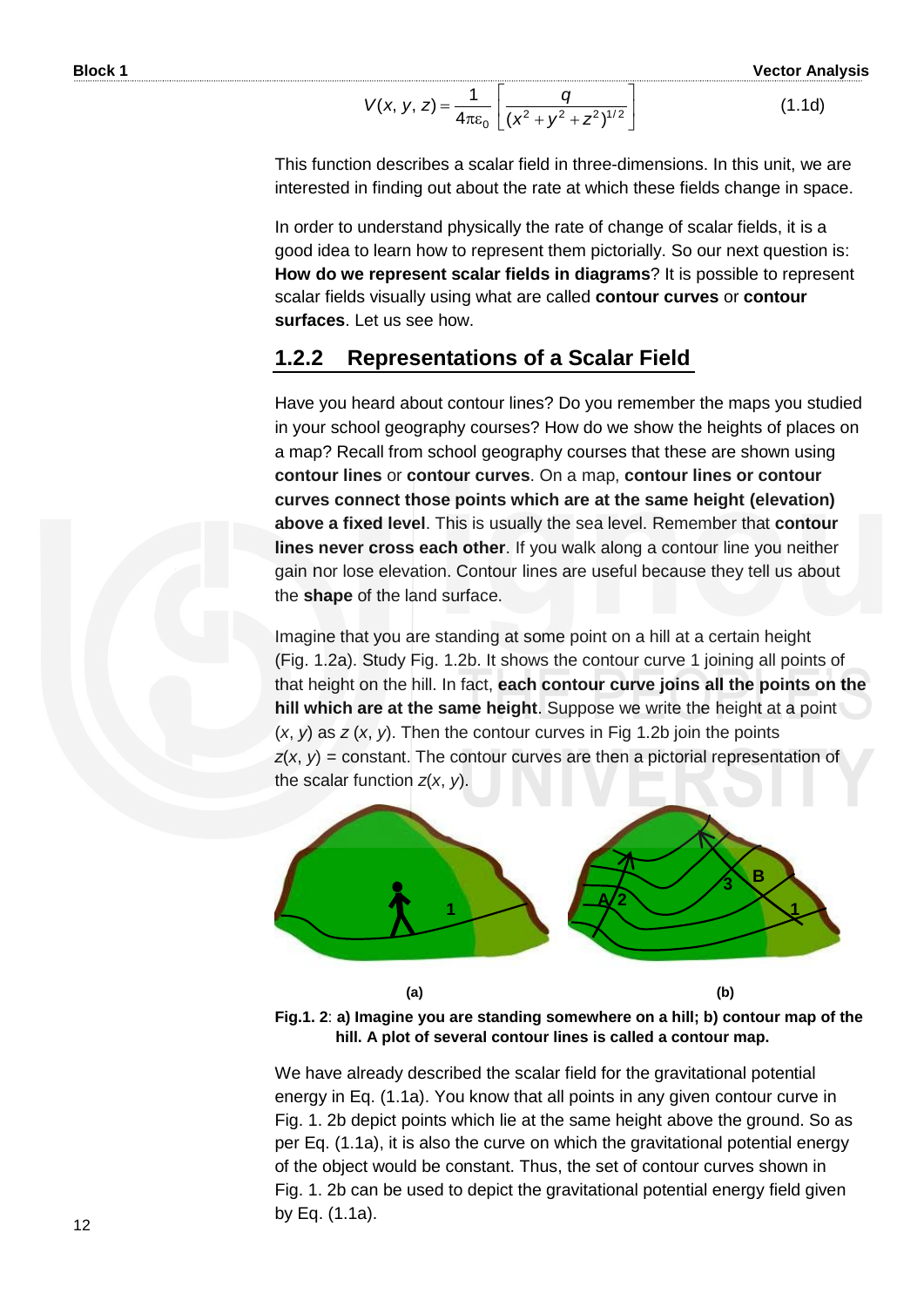In general,

### **A contour curve is defined as a curve in two-dimensions on which the value of the scalar field** *f* (*x*, *y*) **is constant**:

 $f(x, y) = C$ 

A plot of several contour curves is called a **contour plot** or a **contour map**.

The contour map for the temperature of the hot plate is shown in Fig. 1.3.

We now ask: What else can we determine from the contour map of a scalar field? Study Fig. 1.2b once again. Look at the regions around the points *A* and *B* in it. Note that the contour curves around *A* are close together and those around *B* are far apart. What does this tell us?

Imagine that you are climbing the hill along a steep path (path 2 in Fig. 1.2b). Since the height above the sea level changes rapidly along this path, the contour curves (the curves of equal height above the ground) lie close to each other. On the other hand, if you walk along path 3, where the contour curves are far apart, the height above sea level changes comparatively slowly. So, the spacing of the contour curves on a contour map indicates how rapidly the function is changing: If the contour curves lie close to each other, the scalar field changes rapidly in that region. If these are far apart, the change in the scalar field is slower.

So far we were talking about scalar functions in two-dimensions.

You may now ask: How do we represent scalar fields in three-dimensions? One way of doing this is to define **contour surfaces** as follows:

### **Contour surfaces are the surfaces on which the value of a three-dimensional scalar field is constant**.

So, if a scalar field is defined by the function  $\phi$  (*x*, *y*, *z*), the contour surface would be the collection of all points  $(x, y, z)$  for which the value of  $\phi$  is constant, say *C*. The contour surface is defined by the equation

 $\phi$  (*x*, *y*, *z*) = *C* (1.2b)

We get different contour surfaces for different values of *C*. A collection of such contour surfaces would then be a representation of the scalar field  $\phi$  (*x*, *y*, *z*).

For example, for the scalar field described by Eq. (1.1d), the contour surfaces are the surfaces of constant electric potential given by  $V(x, y, z)$  =  $V_0$  and are described by the equation

$$
\frac{1}{4\pi\varepsilon_0} \frac{q}{\left(x^2 + y^2 + z^2\right)^{1/2}} = V_0 \Rightarrow x^2 + y^2 + z^2 = R^2 \quad (1.3a)
$$

where *R* is a constant. You can see that the contour surface given by Eq. (1.3a) is a sphere whose radius is given by the equation:

$$
R = \frac{q}{4\pi\epsilon_0 V_0} \tag{1.3b}
$$



(1.2a)

**Fig. 1.3**: **Contour Map for the temperature of the hot plate. Each contour line corresponds to one value of the temperature defined in Eq. (1.1b).**



**Fig. 1.4**: **Contour surfaces of constant electric potential are surfaces of concentric spheres. The radii of the spheres are defined by Eq. (1.3b).**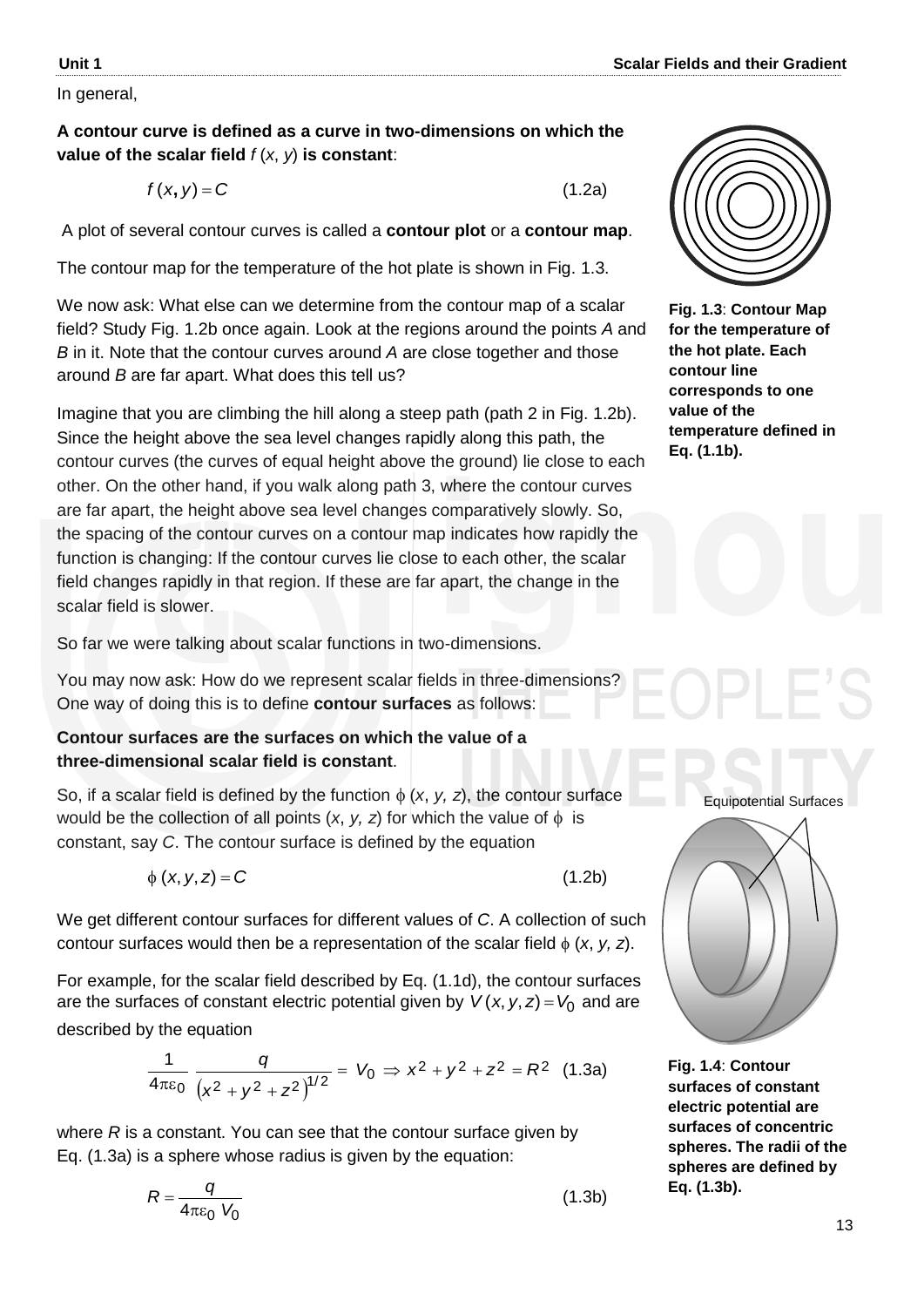Any contour curve on which a potential is constant is called an **equipotential curve**. The contour surfaces described by Eq. (1.3a) are called **equipotential surfaces**. Similarly, contour curves or surfaces for the temperature field are called **isothermals**.

(1.4)

For different values of  $V_0$ , R is different. The contour surfaces (for different values of V<sub>0</sub>) are surfaces of concentric spheres, as shown in Fig. 1.4.

Now that we have defined a scalar field and represented it pictorially, we would like to know: **What is the rate of change of a scalar field in a given direction?** For example, if you are standing somewhere on a hill, you may wish to find out the direction of the fastest way down (or the steepest slope) so that you may avoid it! You would of course like to take the direction of least slope to climb down, lest you fall! Recall from school calculus that the slope also gives us the rate of change. We use this fact to arrive at the concept of the gradient operator and the directional derivative. You will learn in the next section that the **gradient of a scalar field gives the maximum rate of change of the function**. So let us define the gradient of a scalar field. Then we shall use it to explain the concept of directional derivative.

### **1.3 GRADIENT OF A SCALAR FIELD AND THE DIRECTIONAL DERIVATIVE**

In your school calculus course, you have learnt about the concept of the slope of a function. Suppose you heat a thin rod at one of its ends. Then the temperature *T* of the rod would be different at different points along its length. Suppose you wish to know the rate at which *T* changes along the rod. Let us treat the rod as a one-dimensional object and choose the *x*-axis to be along the rod. So,  $T = T(x)$  is a function of *x*.

Then the question is: **If you change** *x* **by a small amount** *dx*, **by what amount does** *T*(*x*) **change?** Let this change in *T*(*x*) be denoted by *dT*. From school calculus, you know that the answer is

$$
dT = \left(\frac{dT}{dx}\right)dx
$$

So if *x* is changed by an amount *dx*, *T* changes by an amount *dT* given by Eq. (1.4). The derivative *dx dT* is the proportionality factor. It gives **the rate of change in** *T*(*x*) **along the** *x***-direction**.

In this example, the temperature is a function of just one variable *x* measured along the length of the rod.

Now imagine a closed room with a fire lit in the fireplace (or a room heater) in one corner. The temperature in the room is described by the scalar field *T* (*x*, *y*, *z*). Standing at a point in the room, say at the centre, we could ask at what rate the temperature changes as we move away from the point in the *x*-direction, say by a distance  $\Delta x$ . From your school calculus course, you know that the rate of change of a two or three-dimensional function is described by **partial derivatives** of the function. Thus, the partial derivative of *T* (*x*, *y*, *z*) with respect to *x* gives its rate of change in the *x*-direction. Can we then find out the direction in which the rate of change of temperature is maximum? The answer is, yes, we can, in terms of the partial derivatives of the scalar field *T* (*x*, *y*, *z*). At this stage, you may like to refresh your knowledge of partial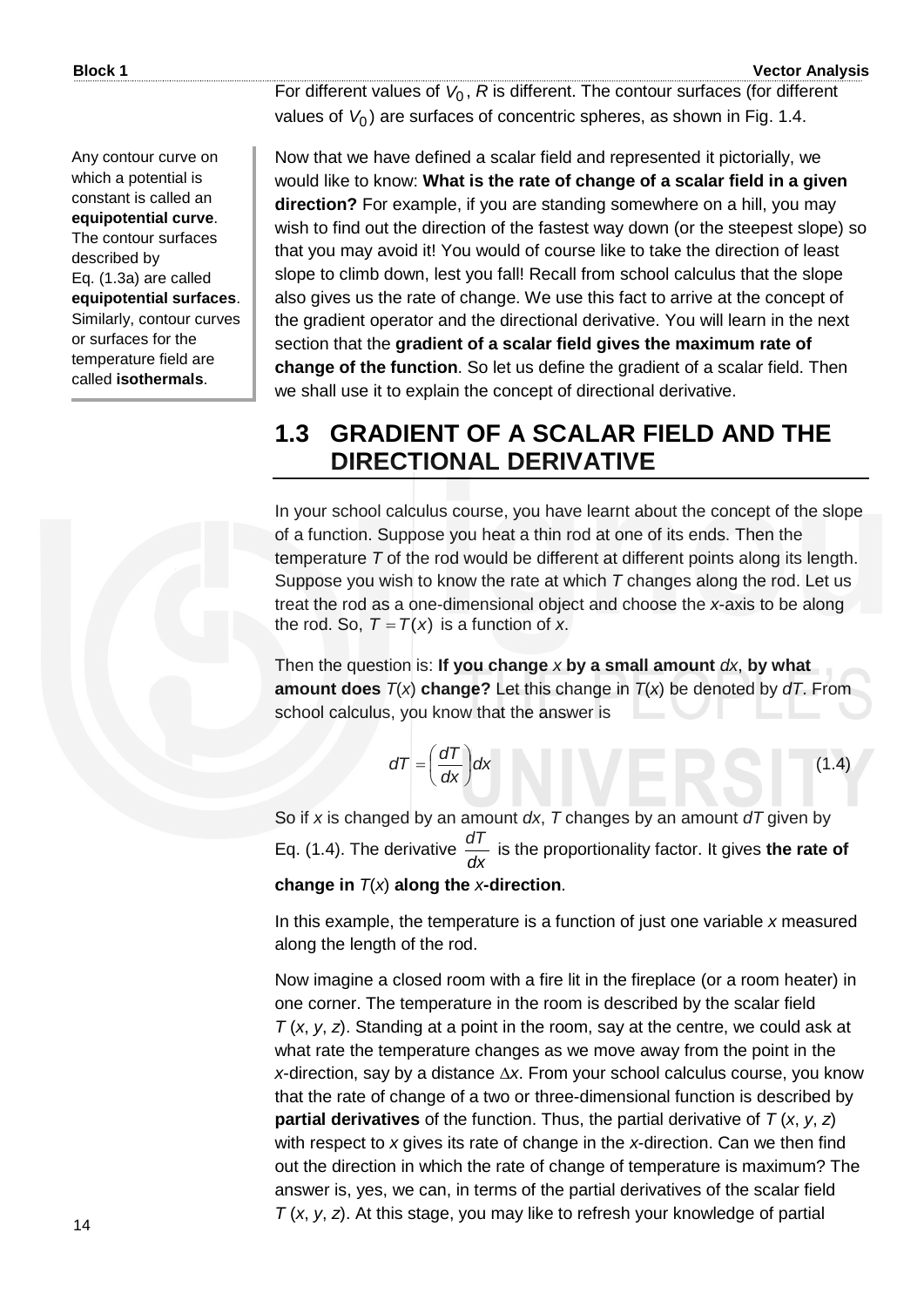derivatives. For this, you should **study the Appendix to this unit before studying further**.

Let us now answer the question: How do we express the **maximum rate of change of any scalar field**? To do so, we define the **gradient** of a scalar field using the concept of partial derivatives.

### **1.3.1 The Gradient of a Scalar Field**

Let us begin by considering a two-dimensional scalar field  $f(x, y)$ . Then we shall generalize the results to  $f(x, y, z)$ . Consider two points  $P(x, y)$  and  $Q(x + \Delta x, y + \Delta y)$  in the region in which the scalar field  $f(x, y)$  is defined. Suppose the position vectors of the points are  $\vec{r}$  and  $\vec{r} + \Delta \vec{r}$ ,  $\vec{r} + \Delta \vec{r}$ , respectively. Then the change in  $f(x, y)$  as one goes a small distance from the point  $P$  to point *Q* is given by

$$
\Delta f = f(x + \Delta x, y + \Delta y) - f(x, y) \tag{1.5a}
$$

To get to the final result, we add and subtract a term  $f(x, y + \Delta y)$  and write:

$$
\Delta f = f(x + \Delta x, y + \Delta y) - f(x, y)
$$
(1.5a)  
To get to the final result, we add and subtract a term  $f(x, y + \Delta y)$  and write  

$$
\Delta f = [f(x + \Delta x, y + \Delta y) - f(x, y + \Delta y)] + [f(x, y + \Delta y) - f(x, y)](1.5b)
$$

Then we divide and multiply the two terms on the right hand side of Eq. (1.5b) by  $\Delta x$  and  $\Delta y$ , respectively, and write:

$$
\Delta f = \frac{f(x + \Delta x, y + \Delta y) - f(x, y + \Delta y)}{\Delta x} \Delta x + \frac{f(x, y + \Delta y) - f(x, y)}{\Delta y} \Delta y
$$
(1.5c)

Next we consider the terms on the right-hand side of Eq. (1.5c) and take the limits of  $\Delta f$  as  $\Delta x \rightarrow 0$  and  $\Delta y \rightarrow 0$ :

$$
\lim_{\Delta x \to 0, \Delta y \to 0} \Delta f = \lim_{\Delta x \to 0, \Delta y \to 0} \frac{f(x + \Delta x, y + \Delta y) - f(x, y + \Delta y)}{\Delta x} \Delta x
$$
\n
$$
+ \lim_{\Delta x \to 0, \Delta y \to 0} \frac{f(x, y + \Delta y) - f(x, y)}{\Delta y} \Delta y
$$
\n(1.5d)

Using the definition of partial derivative in Eq. (1) of the Appendix to this unit, we can write

$$
\lim_{\Delta x \to 0} \frac{f(x + \Delta x, y + \Delta y) - f(x, y + \Delta y)}{\Delta x} \Delta x = \frac{\partial f(x, y + \Delta y)}{\partial x} dx
$$
  
and 
$$
\lim_{x \to 0} \frac{f(x, y + \Delta y) - f(x, y)}{\Delta y} \Delta y = \frac{\partial f(x, y)}{\partial y} dy
$$

Using these results, we can write Eq. (1.5d) as

 $\Delta y \rightarrow 0$   $\Delta y$   $\partial$ 

*y*

and

$$
\lim_{\Delta x \to 0, \Delta y \to 0} \Delta f = \lim_{\Delta y \to 0} \frac{\partial f(x, y + \Delta y)}{\partial x} dx + \lim_{\Delta x \to 0} \frac{\partial f(x, y)}{\partial y} dy
$$

$$
= \frac{\partial f(x, y)}{\partial x} dx + \frac{\partial f(x, y)}{\partial y} dy
$$
(1.5e)

*y*

Do the steps from Eq. (1.5a) to Eq. (1.7c) yourself on a separate piece of paper as you study them. You will understand this concept better.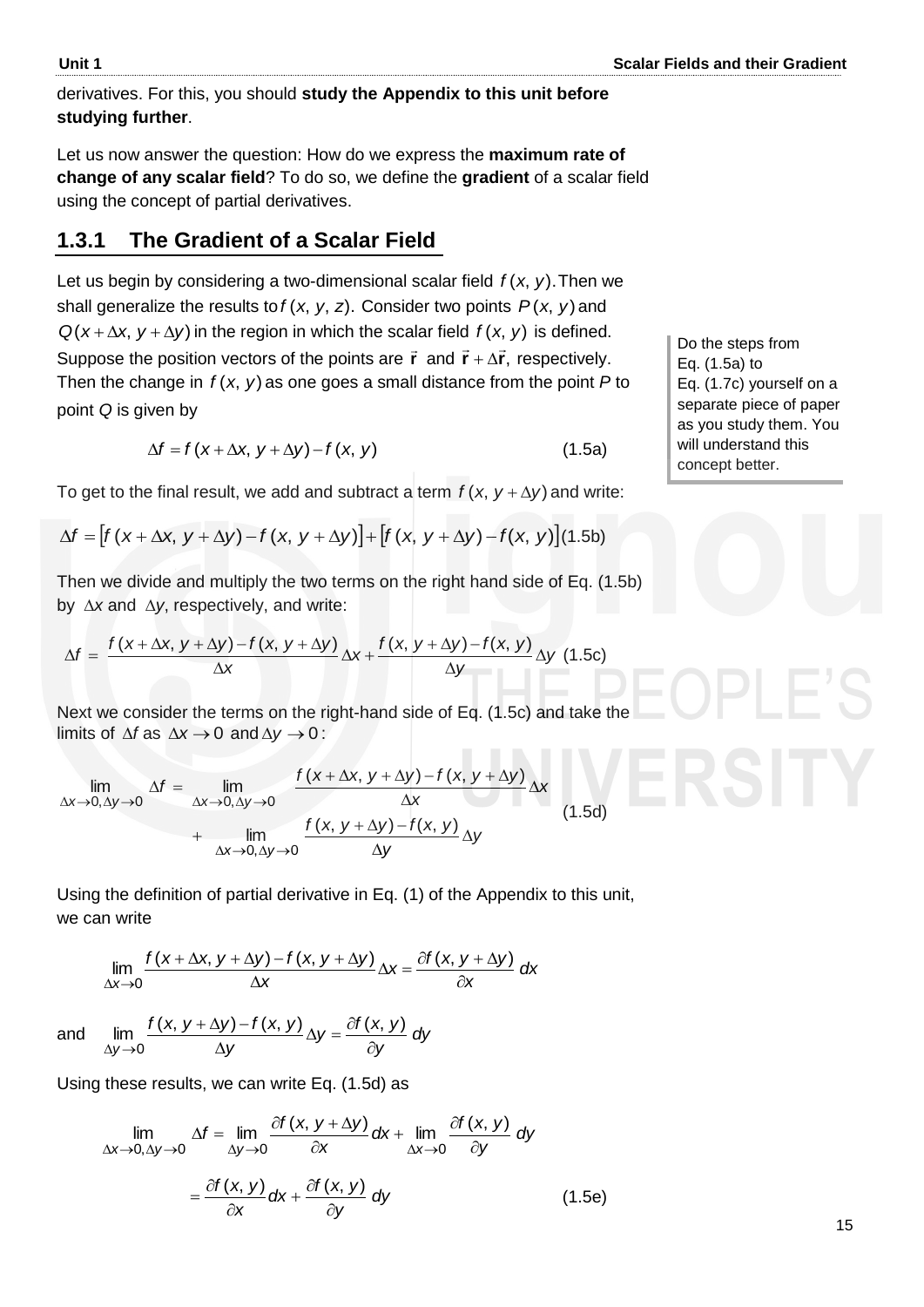The left hand side of the Eq. (1.5e) defines a function *df* called the **total differential** of *f*. Thus, the total differential of a two-dimensional scalar field  $f(x, y)$  or  $f(x)$  to keep the writing of the equation simple) is

$$
df = \frac{\partial f}{\partial x} dx + \frac{\partial f}{\partial y} dy
$$
 (1.6a)

We can generalize this result to  $f(x, y, z)$  for which the total differential *df* is

$$
df = \frac{\partial f}{\partial x} dx + \frac{\partial f}{\partial y} dy + \frac{\partial f}{\partial z} dz
$$
 (1.6b)

The significance of *df* is that it is a good approximation to  $\Delta f$  if  $dx (= \Delta x)$ ,  $dy = (\Delta y)$  and  $dz (= \Delta z)$  represent small changes in x, y and z, respectively. So df becomes a better and better approximation of  $\Delta f$  as dx, dy and dz become smaller.

We are now ready to introduce the concept of the gradient. We can rewrite Eq. (1.6b) in a more convenient form as follows:

$$
df = \left(\frac{\partial f}{\partial x}\hat{\mathbf{i}} + \frac{\partial f}{\partial y}\hat{\mathbf{j}} + \frac{\partial f}{\partial z}\hat{\mathbf{k}}\right). (dx \hat{\mathbf{i}} + dy \hat{\mathbf{j}} + dz \hat{\mathbf{k}})
$$
(1.7a)

You must verify by simplifying Eq. (1.7a) that it is indeed the same as Eq. (1.6b). You can also identify that

$$
dx\hat{\mathbf{i}} + dy\hat{\mathbf{j}} + dz\hat{\mathbf{k}} = d\vec{r}
$$
 (1.7b)

is the change in the position vector. The vector

$$
\frac{\partial f}{\partial x}\hat{\mathbf{i}} + \frac{\partial f}{\partial y}\hat{\mathbf{j}} + \frac{\partial f}{\partial z}\hat{\mathbf{k}} = \text{grad } f \equiv \vec{\nabla}f
$$
 (1.7c)

is defined as the **gradient of the scalar field** *f*.

Using Eqs. (1.7b and c), we can write Eq. (1.7a) as

$$
df = (\vec{\nabla} f) \cdot d\vec{r}
$$
 (1.8)

The symbol  $\nabla$  is pronounced as 'del' and  $\nabla f$  $\rightarrow$ as grad *f*. Eq. (1.7c) tells us that **the gradient of a scalar field is a vector**. Note that *f is a vector such that the change df in f for an arbitrarily small change*  **r** *d is given by* Eq. (1.8)*.* Let us interpret the physical meaning of this result.

Suppose the angle between  $\nabla f$  $\rightarrow$ and  $d\vec{r}$  is given by  $\theta$ . Then we can write Eq. (1.8) as

$$
df = \left| \vec{\nabla} f \right| \left| d\vec{r} \right| \cos \theta = \left| \vec{\nabla} f \right| dr \cos \theta \tag{1.9a}
$$

What happens when  $\theta$  is 90°, that is  $\nabla f$  $\rightarrow$ is **perpendicular** to *d***r** ? Eq. (1.9a) tells us that *df* = 0 which means that *f* is constant. In other words, the **value of the scalar field** *f* **is constant along the direction perpendicular to its gradient** (Fig. 1.5). We can express this result as follows:



**Fig. 1.5**: **The gradient of a scalar field is perpendicular to the surface on which the scalar field is constant.**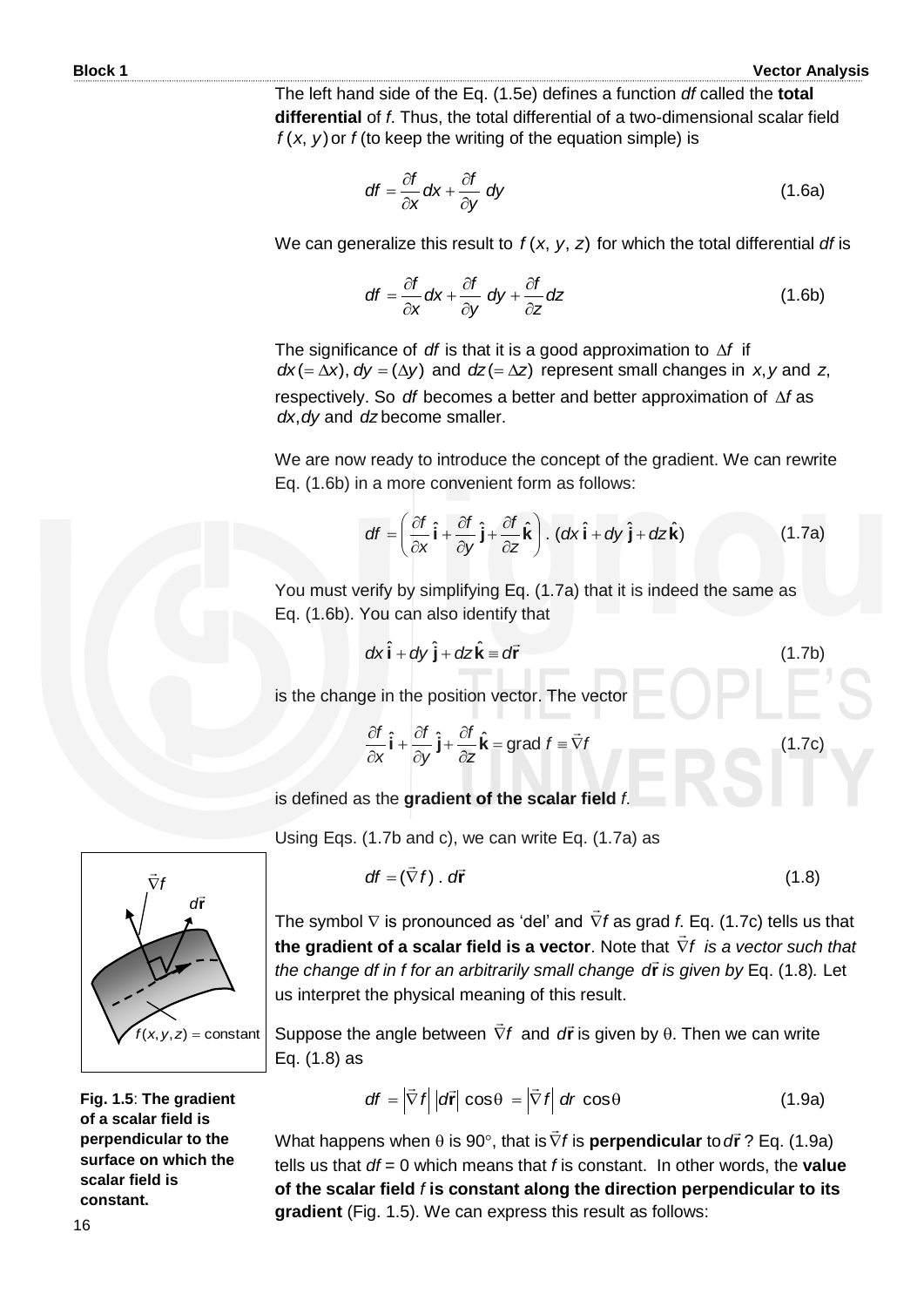The vector *f*  $\overline{a}$ is perpendicular (normal) to the curve or surface *f*  $f = constant$ 

We now keep *dr* constant and find the change *df* in various *directions* by changing  $\theta$ . Then we ask: For what value of  $\theta$  (or in which direction) is the change maximum? From Eq. (1.8), you can immediately say that *df* is maximum when  $\theta$  is  $0^\circ$ . This means that for a fixed *dr*, the change *df* is **maximum** when you move in the same direction as  $\nabla f$ .  $\frac{1}{x}$  In addition, the rate of change of *f* with respect to *r* is given by

$$
\frac{df}{dr} = |\vec{\nabla} f| \cos \theta \tag{1.9b}
$$

So the **maximum rate of increase of the scalar field** *f* **in space is along the**  direction of the gradient of the field  $\nabla$  **/**  $\frac{1}{2}$ **and its magnitude is**

In the same way, when  $d\vec{r}$  is in the direction opposite to  $\vec{\nabla}$  *i*  $\rightarrow$ , then  $\theta$  is 180 $^{\circ}$  in

gives the **maximum rate of change** of the scalar

Eq.(1.8) and  $\frac{du}{dt} = -|\nabla f|$ *dr*  $\frac{df}{dt} = -|\vec{\nabla}|$ . This is then the direction in which the **rate of** 

*f*

**decrease of the field** *f* **is maximum**.

*dr df*

The magnitude of *f*

field in space.

*max*  $\vert \qquad = \vert \nabla$ 

 $\overline{\phantom{a}}$ 

 $(df)$   $|\vec{c}|$ 

J  $\left(\frac{df}{dt}\right)$  $\setminus$ 

We have arrived at the **definition of the gradient of a scalar field and learnt its physical meaning**. Let us put these results together.

### **GRADIENT OF A SCALAR FIELD**

The **gradient of a scalar field** *f* is defined as follows:

grad 
$$
f = \vec{\nabla} f = \frac{\partial f}{\partial x} \hat{\mathbf{i}} + \frac{\partial f}{\partial y} \hat{\mathbf{j}} + \frac{\partial f}{\partial z} \hat{\mathbf{k}}
$$
 (1.11a)

For a scalar field  $f(x, y)$  in two-dimensions,

I

$$
\vec{\nabla}f = \frac{\partial f}{\partial x}\hat{\mathbf{i}} + \frac{\partial f}{\partial y}\hat{\mathbf{j}} \tag{1.11b}
$$

The **magnitude** of *f*  $\rightarrow$ gives the maximum rate of change of the scalar field in space.

The **direction** of *f*  $\overline{\phantom{a}}$ is **perpendicular** to the curves or surfaces  $f = constant$ .



(1.10)

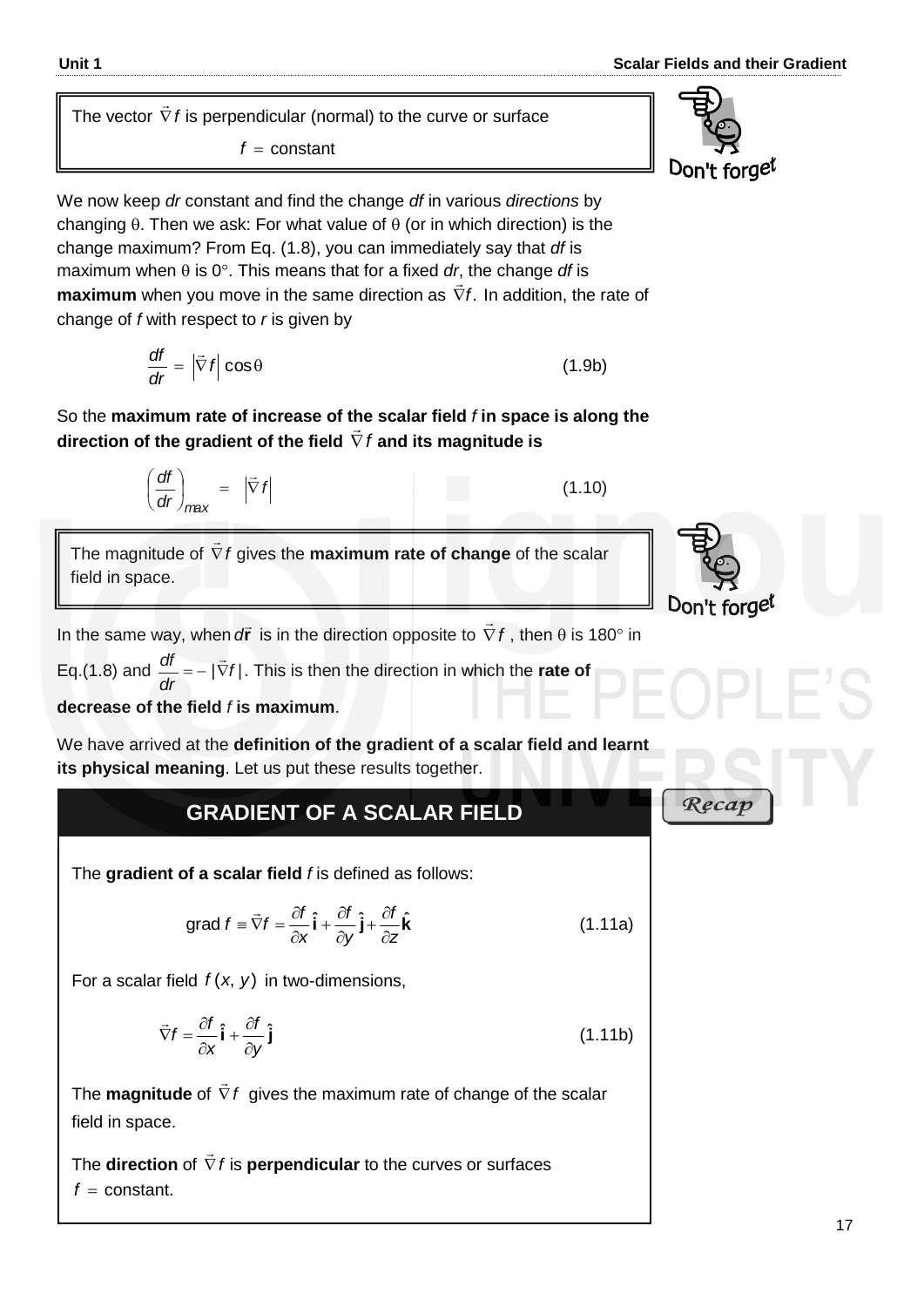**You should note that**:  $f(x, y, z)$  is a scalar field, because it assigns a **scalar quantity** to every point (x, y, z) in space. On the other hand, the **gradient** *f*  $\frac{1}{2}$  of the scalar field *f* **assigns a vector quantity to every point in space**. Therefore, *f*  $\overline{a}$ is a **vector field**.

Let us further understand the concept of gradient with the help of examples from physics and calculate its value.

In physics, many vector quantities can be expressed as the gradient of a scalar field. For example, we can express the gravitational force as  $\mathbf{F} = -\nabla V$ , **F** where *V* is the gravitational potential energy. The electric field **E**  $\frac{1}{x}$ due to a static charge distribution is the gradient of the electric potential:  $E = -\nabla \phi$ . \_uue u<br>≐  $E = -\nabla \phi$ . Let us take up an example to calculate the gradient of a potential field.

# *XAMPLE 1.1***: GRADIENT OF A SCALAR FIELD**

The potential that represents an inverse square force is

 $(x^2+y^2+z^2)^{1/2}$  $(x, y, z)$  $x^2 + y^2 + z$  $V(x, y, z) = \frac{k}{2}$  $+y^2 +$  $=$   $\frac{1}{2}$   $\frac{1}{2}$   $\frac{1}{2}$  where k is a constant. Using the definition  $\mathbf{F} = -\nabla V$ , calculate the components of this force. 

**SOLUTION We use the definition**  $\mathbf{F} = -\nabla V$  $\overline{a}$   $\overline{a}$  $\mathbf{F} = -\nabla V$  and calculate the gradient of *V* (*x*, *y*, *z*) from Eq. (1.11a).

Thus, we have

$$
\mathsf{Let}\quad
$$

 $x^2 + y^2 + z^2 = t$ 

then

$$
\frac{\partial}{\partial x} \left[ \frac{1}{(x^2 + y^2 + z^2)^{1/2}} \right]
$$
\n
$$
= \left[ \frac{\partial}{\partial t} \left( \frac{1}{t^{1/2}} \right) \left( \frac{\partial t}{\partial x} \right) \right]
$$
\n
$$
= -\frac{1}{2} \left( \frac{1}{t^{3/2}} \right)
$$
\n
$$
\times \frac{\partial}{\partial x} \left[ x^2 + y^2 + z^2 \right]
$$
\n
$$
= -\frac{1}{2t^{3/2}} \cdot 2x
$$
\n
$$
= -\frac{x}{(x^2 + y^2 + z^2)^{3/2}}
$$

$$
(F_x \hat{\mathbf{i}} + F_y \hat{\mathbf{j}} + F_z \hat{\mathbf{k}}) = -\left(\frac{\partial V}{\partial x} \hat{\mathbf{i}} + \frac{\partial V}{\partial y} \hat{\mathbf{j}} + \frac{\partial V}{\partial z} \hat{\mathbf{k}}\right)
$$
  
or  

$$
F_x = -\frac{\partial V}{\partial x}, \quad F_y = -\frac{\partial V}{\partial y}, \quad F_z = -\frac{\partial V}{\partial z}
$$

or

and

So we have to calculate the above partial derivatives of *V* (*x*, *y*, *z*).

Now 
$$
F_x = -\frac{\partial V}{\partial x} = -k \frac{\partial}{\partial x} \left[ \frac{1}{(x^2 + y^2 + z^2)^{1/2}} \right]
$$

$$
= -k \left[ -\frac{x}{(x^2 + y^2 + z^2)^{3/2}} \right] \text{ (read the margin remark)}
$$

$$
= \frac{kx}{(x^2 + y^2 + z^2)^{3/2}}
$$
  
Similarly, 
$$
F_y = -\frac{\partial V}{\partial y} = \frac{ky}{(x^2 + y^2 + z^2)^{3/2}}
$$

$$
F_z = -\frac{\partial V}{\partial z} = \frac{kz}{(x^2 + y^2 + z^2)^{3/2}}
$$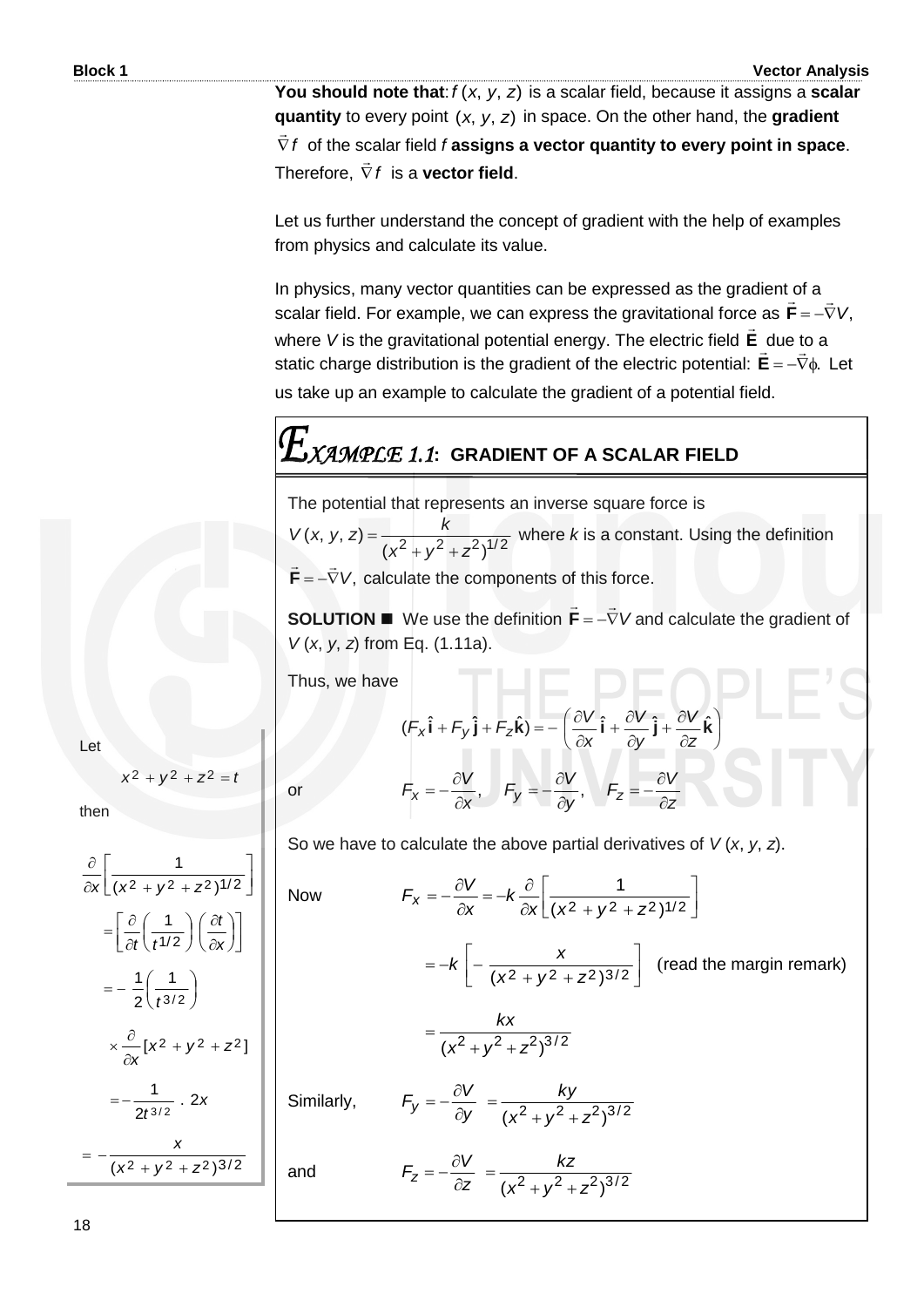(i)

 $\partial$ 

L L L

 $\frac{\partial}{\partial x}$  [(x<sup>2</sup> + y<sup>2</sup> + z<sup>2</sup>)<sup>1/2</sup>]

 $\frac{1}{2}$  $(x^2 + y^2 + z^2)^2$   $\times$  (2x)  $\frac{1}{2} (x^2 + y^2 + z^2)^{-1} = 1$ 

 $\left| z - \right| (x^2 + y^2 + z^2)^2$   $\times (2x)$ 

1

J  $\overline{\phantom{a}}$ ┚

 $\overline{\phantom{a}}$ 

$$
\vec{F} = -\vec{\nabla}V = \frac{k}{(x^2 + y^2 + z^2)^{3/2}} (x\hat{\mathbf{i}} + y\hat{\mathbf{j}} + z\hat{\mathbf{k}})
$$
 (i)  

$$
= \frac{k\vec{r}}{r^3}
$$

 $=\frac{\pi}{r^2}\hat{\mathbf{r}}$ 

where  $\vec{r} = x\hat{i} + y\hat{j} + z\hat{k}$  and  $r = (x^2 + y^2 + z^2)^{1/2}$ .

Do the steps of Example 1.1 yourself on a separate piece of paper.

Example 1.1 illustrates an important application of the gradient. In physics, we use scalar and vector field functions to represent various physical quantities. They are often related in this way: *a vector field is the scalar multiple of the gradient of some scalar field function*. This also suggests that we can construct a vector field from a scalar field by taking its gradient. Notice that in this section, we have used the term "vector field". You will learn more about it in Unit 2.

 $=\frac{k}{2}\hat{r}$  since  $\vec{r}=r\hat{r}$ 

Let us take another example for calculating the gradient of a scalar field.

# *XAMPLE 1.2***: GRADIENT OF A SCALAR FIELD**

Determine the gradient of an arbitrary function  $f(r)$  where  $r = (x^2 + y^2 + z^2)^{1/2}$ . Use this to determine the gradient of the function  $(x^2 + y^2 + z^2)$  $(x, y, z) = \frac{x}{(x^2 + y^2 + z^2)}$  $(x, y, z) = \frac{k}{2}$  $+y^2 +$  $\phi(x, y, z) = \frac{x}{2}$ 

**SOLUTION We use Eq. (1.11a)** with  $\phi = f(r)$ :

$$
\vec{\nabla}\phi = \frac{\partial f}{\partial x}\hat{\mathbf{i}} + \frac{\partial f}{\partial y}\hat{\mathbf{j}} + \frac{\partial f}{\partial z}\hat{\mathbf{k}}
$$

Using the chain rule from calculus we can write

$$
\frac{\partial f}{\partial r} = \frac{\partial f}{\partial r} \frac{\partial r}{\partial x}
$$
\n
$$
= \left(\frac{\partial f}{\partial r}\right) \frac{\partial}{\partial x} \left[ (x^2 + y^2 + z^2)^{1/2} \right] \left[ \because r = (x^2 + y^2 + z^2)^{1/2} \right]
$$
\n
$$
= \frac{\partial f}{\partial r} \cdot \left[ \frac{1}{2} \cdot \frac{2x}{(x^2 + y^2 + z^2)^{1/2}} \right]
$$
\n
$$
= \frac{x}{r} \frac{\partial f}{\partial r} \qquad (\because r = (x^2 + y^2 + z^2)^{1/2}) \qquad \text{(ii)}
$$

Similarly,

$$
\frac{\partial f}{\partial y} = \frac{\partial f}{\partial r} \cdot \frac{\partial}{\partial y} (x^2 + y^2 + z^2)^{1/2}
$$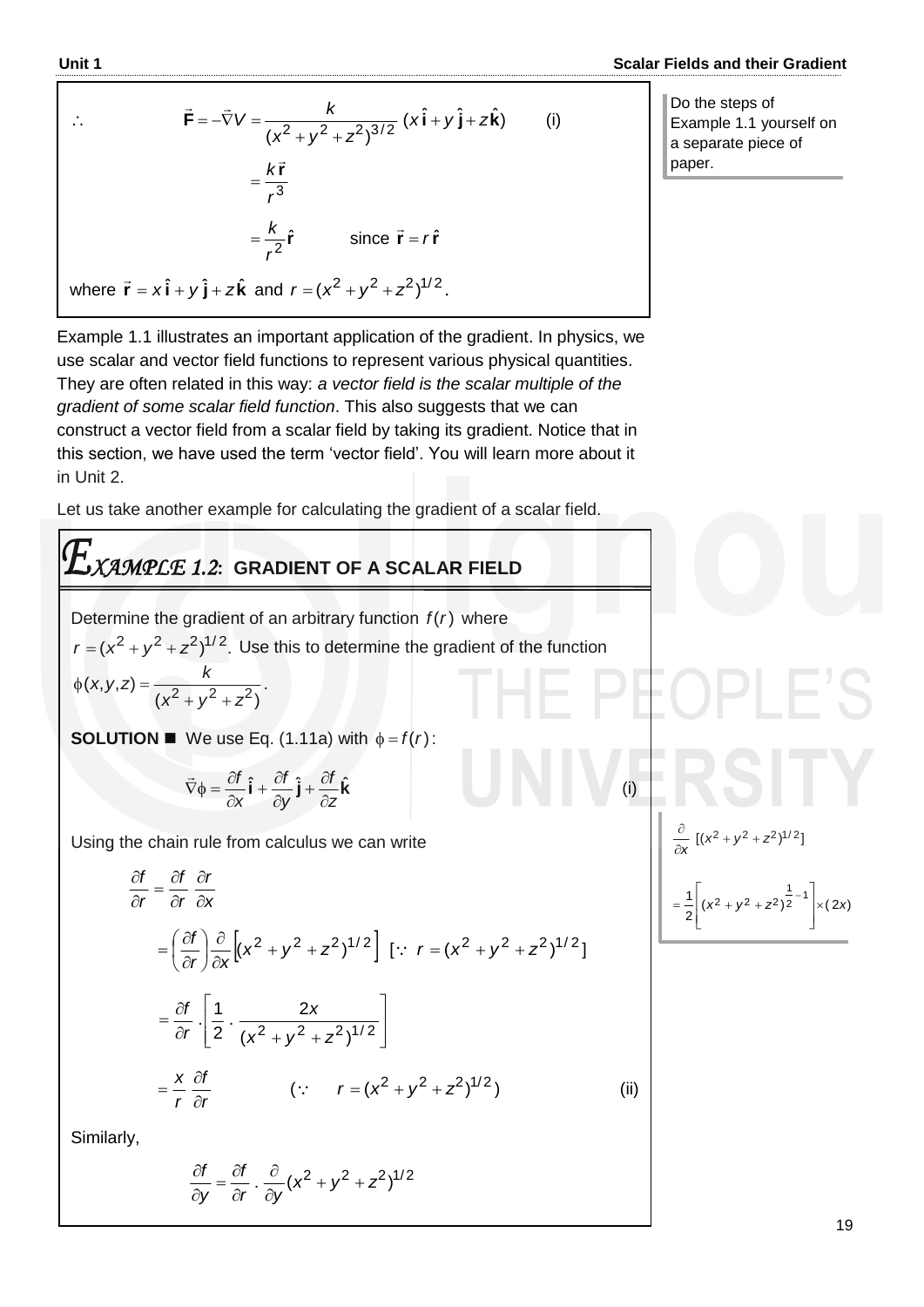$$
= \frac{\partial f}{\partial r} \cdot \left[ \frac{1}{2} \cdot \frac{2y}{(x^2 + y^2 + z^2)^{1/2}} \right] = \frac{y}{r} \frac{\partial f}{\partial r}
$$
 (iii)

and  $\frac{\partial I}{\partial z} = \frac{\partial I}{\partial x} \cdot \frac{\partial}{\partial z} (x^2 + y^2 + z^2)^{1/2}$ *zr f z*  $\frac{df}{dx} = \frac{\partial f}{\partial y}$ .  $\frac{\partial}{\partial z} (x^2 + y^2 + z^2)$  $\hat{o}$  $\hat{o}$  $\hat{c}$  $=\frac{\partial}{\partial t}$  $\hat{o}$  $\hat{o}$   $\ddot{\phantom{0}}$  $\overline{\phantom{a}}$  L  $\mathbf{r}$ L ļ.  $\partial r$  | 2  $(x^2 + y^2 + z^2)$  $=\frac{\partial f}{\partial r}\cdot\left[\frac{1}{2}\cdot\frac{2z}{(x^2+y^2+z^2)^{1/2}}\right]$  $\frac{2}{2}$ 2  $\frac{1}{2}$  $x^2 + y^2 + z$ *z r f r f r z*  $\hat{o}$  $=\frac{z}{\hat{c}}\frac{\partial f}{\partial x}$  (iv)

Substituting (ii), (iii) and (iv) in (i) we get

$$
\vec{\nabla}f(r) = \frac{x}{r} \frac{\partial f}{\partial r} \hat{\mathbf{i}} + \frac{y}{r} \frac{\partial f}{\partial r} \hat{\mathbf{j}} + \frac{z}{r} \frac{\partial f}{\partial r} \hat{\mathbf{k}} = \frac{1}{r} \frac{\partial f}{\partial r} [\mathbf{x}\hat{\mathbf{i}} + \mathbf{y}\hat{\mathbf{j}} + \mathbf{z}\hat{\mathbf{k}}]
$$
  
or 
$$
\vec{\nabla}f(r) = \frac{\partial f}{\partial r} \left[ \frac{\vec{r}}{r} \right] = \frac{\partial f}{\partial r} \hat{\mathbf{r}}
$$
(v)

where  $\hat{\mathbf{r}}$  is the unit vector along  $\vec{\mathbf{r}}$ .

In physics, we encounter many scalar functions of *r* and hence Eq. (v) is an important result.

To determine the gradient of the scalar field  $(x^2 + y^2 + z^2)$  $(x, y, z) = \frac{x}{(x^2 + y^2 + z^2)}$  $(x, y, z) = \frac{k}{2}$  $+y^2 +$  $\phi(x, y, z) = \frac{x}{\sqrt{2 - x^2}},$  we

write it as 
$$
\phi = \frac{k}{r^2} = f(r)
$$
. Using Eq. (v), we can write:

$$
\vec{\nabla}\phi = \vec{\nabla}f(r) = \frac{\partial}{\partial r}\left(\frac{k}{r^2}\right)\hat{\mathbf{r}} = -\left(\frac{2k}{r^3}\right)\hat{\mathbf{r}} = -\frac{2k}{r^3}\hat{\mathbf{r}}
$$

### *SAQ 1 -* **Gradient of a scalar field**

- a) Calculate the gradient of the following scalar fields:
	- (i)  $\phi(x, y) = \ln(x^2 + y^2)$
- (ii)  $\phi(x, y, z) = xy + yz + zx$
- b) The height of a hill is given by  $z = 50 x^2y^2$ . Calculate the maximum rate of change (also called the steepest ascent) in the height of the hill at the point (1, 2). What is its direction?

The gradient of a scalar field is important in physics, because we use it to express the relationship between a conservative force and a scalar potential. A conservative force field is related to a scalar potential *V* as

$$
\vec{\mathbf{F}} = -\vec{\nabla}V\tag{1.12}
$$

You have studied about conservative forces in your first semester course BPHCT-131 entitled "Mechanics". You know that forces like the electrostatic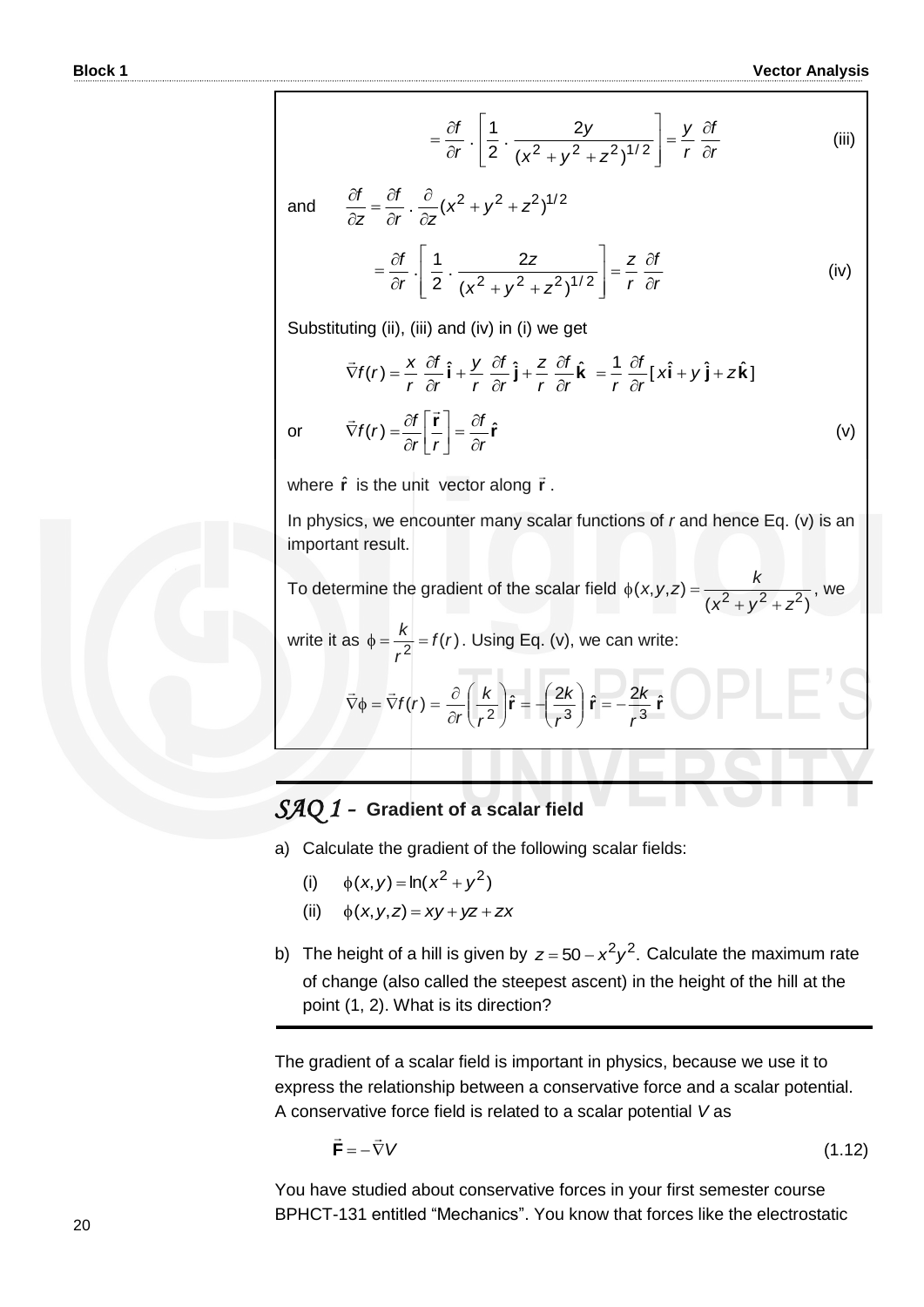force, the gravitational force and the spring force are conservative forces. Each of these forces can be related to a corresponding potential function. The negative sign in this equation is important. **It says that the force is in the direction of the negative gradient of the potential**. This tells us, for example, that the gravitational force is directed from the point of higher gravitational potential to lower gravitation potential, like from the top of a building to the ground. In SAQ 2 you will solve problems on some applications of the gradient of a scalar field.

### *SAQ 2 -* **Applications of the gradient**

- a) Determine the unit vector normal to the curve  $x^2 + 4y^2 = 1$  at the point  $(1, -1)$ .
- b) Obtain a unit vector normal to the surface  $x + 2y z + 5 = 0$  at any point.

So far we have defined the gradient of a scalar field which tells us the direction of maximum space rate of change of the scalar field. We can determine the rate of change of the scalar field **in any direction** by defining the **directional derivative of the scalar field** *f* in terms of the gradient of the scalar field. This is what we do now.

### **1.3.2 The Directional Derivative of a Scalar Field**

Let us find the rate of change of *f* (*x*, *y*, *z*) with distance *s*, at a given point  $P$  ( $x_0$ ,  $y_0$ ,  $z_0$ ) in the field and in a given direction (Fig. 1.6). This is called the **directional derivative** (*df* / *ds*) of the function with distance *s*. Let **s** ˆ be the unit vector in the direction in which we want to find the rate of change of the scalar field. Let the unit vector  $\hat{\mathbf{s}}$  be defined by

$$
\hat{\mathbf{s}} = a\hat{\mathbf{i}} + b\hat{\mathbf{j}} + c\hat{\mathbf{k}} \tag{1.13a}
$$

Let us start from the point  $P$  and go a distance  $s(\geq 0)$  along the direction of the unit vector  $\hat{\mathbf{s}}$  to reach the point  $Q(x, y, z)$ . We can write the displacement vector  $\overrightarrow{PQ} = s\hat{s}$  as,

$$
\vec{\mathbf{s}} = (x - x_0)\hat{\mathbf{i}} + (y - y_0)\hat{\mathbf{j}} + (z - z_0)\hat{\mathbf{k}} \tag{1.13b}
$$

We can also write  $\ddot{\mathbf{s}}$  in terms of the unit vector  $\hat{\mathbf{s}}$  as

$$
\vec{s} = sa\hat{i} + sb\hat{j} + sc\hat{k}
$$
 (1.13c)

Comparing Eqs. (1.13b and c), we get

or 
$$
x - x_0 = sa
$$
;  $y - y_0 = sb$ ;  $z - z_0 = sc$   
or  $x = x_0 + sa$ ;  $y = y_0 + sb$ ;  $z = z_0 + sc$  (1.13d)

What do Eqs. (1.13d) tell us? You can see that the variables  $x = x(s)$ ,  $y = y(s)$  and  $z = z(s)$  are all functions of a single variable *s*. Eqs. (1.13d) are called the **parametric equations** of the line *PQ* which passes through the



**Fig. 1.6**: **Directional derivative.**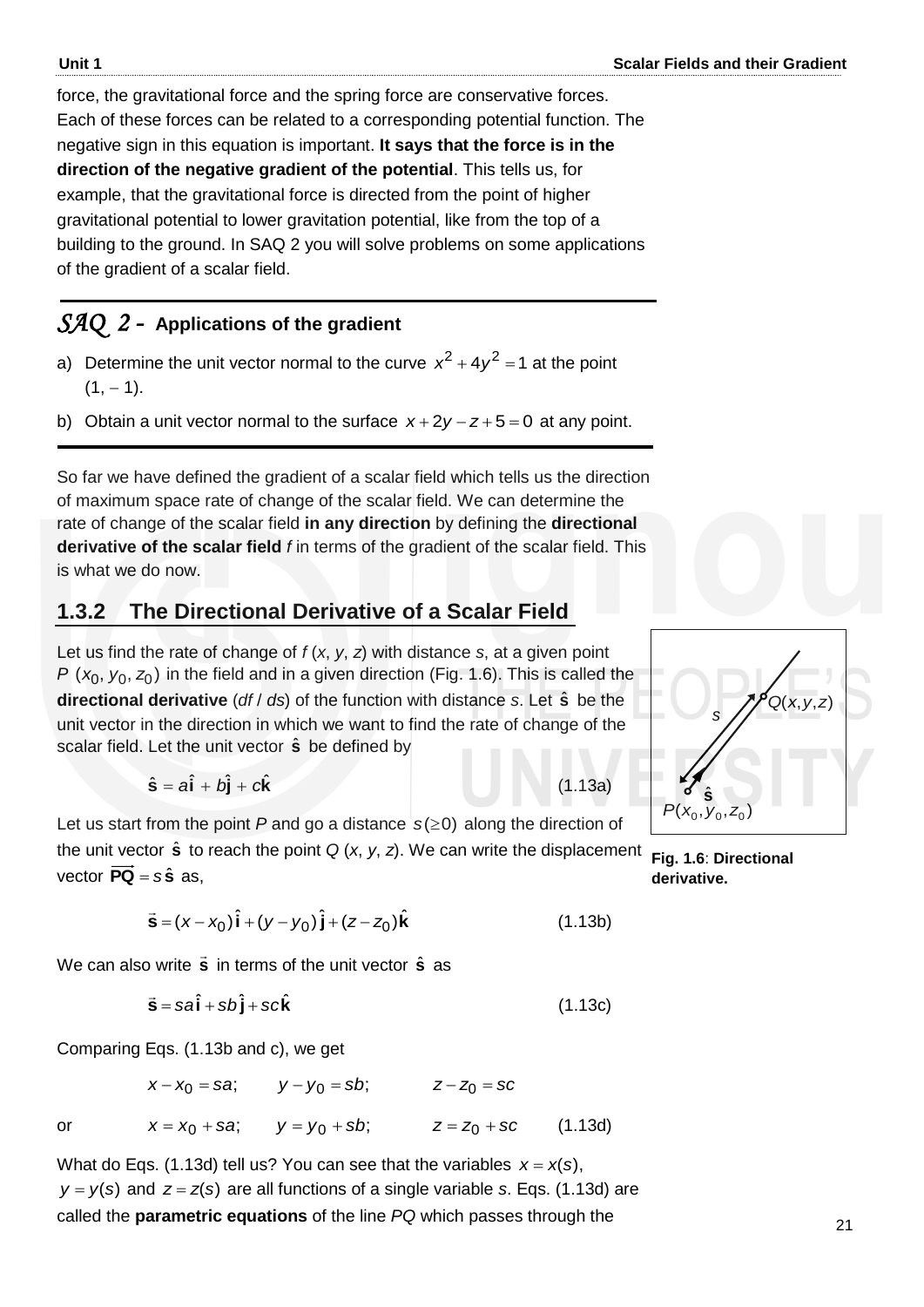points (x<sub>0</sub>, y<sub>0</sub>, z<sub>0</sub>) and (x, y, z) with the **parameter** as *s*. Remember that here *s* is the distance between the points *P* and *Q* measured along the line *PQ*. So if we substitute *x*, *y* and *z* in terms of *s*, the function  $f(x, y, z)$ becomes a function of a single variable, the **parameter** *s*.

We can now write the directional derivative (*df / ds*) using the following chain rule from calculus for the derivative of a function  $f(x, y, z)$  where x, y and z are functions of *s*:

$$
\frac{df}{ds} = \frac{\partial f}{\partial x}\frac{dx}{ds} + \frac{\partial f}{\partial y}\frac{dy}{ds} + \frac{\partial f}{\partial z}\frac{dz}{ds}
$$
(1.14a)

From Eq. (1.13d), we have

$$
\frac{dx}{ds} = a; \qquad \frac{dy}{ds} = b; \qquad \frac{dz}{ds} = c \tag{1.14b}
$$

So Eq. (1.14a), which gives the expression for the directional derivative of *f*, now becomes:

$$
\frac{df}{ds} = \frac{\partial f}{\partial x} a + \frac{\partial f}{\partial y} b + \frac{\partial f}{\partial z} c \qquad (1.14c)
$$

We now make use of the expression for the gradient of a scalar field given by Eq. (1.11a):

$$
\vec{\nabla}f = \frac{\partial f}{\partial x}\hat{\mathbf{i}} + \frac{\partial f}{\partial y}\hat{\mathbf{j}} + \frac{\partial f}{\partial z}\hat{\mathbf{k}}
$$

Then we take the scalar or dot product of the vectors  $\nabla f$  $\rightarrow$ and  $\hat{\mathbf{s}}$  and get:

$$
\vec{\nabla}f \cdot \hat{\mathbf{s}} = \left(\frac{\partial f}{\partial x}\hat{\mathbf{i}} + \frac{\partial f}{\partial y}\hat{\mathbf{j}} + \frac{\partial f}{\partial z}\hat{\mathbf{k}}\right) \cdot (a\hat{\mathbf{i}} + b\hat{\mathbf{j}} + c\hat{\mathbf{k}})
$$

$$
= \frac{\partial f}{\partial x}a + \frac{\partial f}{\partial y}b + \frac{\partial f}{\partial z}c
$$
(1.14d)

which is the same as the right hand side of Eq. (1.14c). So we can write

$$
\frac{df}{ds} = \vec{\nabla}f . \hat{\mathbf{s}} \tag{1.15}
$$

In other words, **the directional derivative of a scalar field at a point in a given direction is the scalar product of the gradient of the scalar field at that point and the unit vector along the given direction**.

Note that if the direction is specified by an arbitrary vector **a** which is not the unit vector in that direction, the expression for the directional derivative becomes

$$
\frac{df}{ds} = \vec{\nabla}f \cdot \frac{\vec{a}}{|\vec{a}|}
$$
 (1.16)

Let us now work out an example on calculating the directional derivative of a scalar function using Eq. (1.15 or 1.16).

In Eqs. (1.14a to c), note that since *f* is a function of *x*, *y* and *z*, the derivative of *f* with respect to *x* is a partial derivative. Since *x* is a function of only *s*, the derivative of *x* with respect to *s* is an ordinary derivative.

To reconcile Eqs. (1.15) and (1.16), note that

is the unit vector along **a**.

**a**|| **a**  $\frac{1}{2}$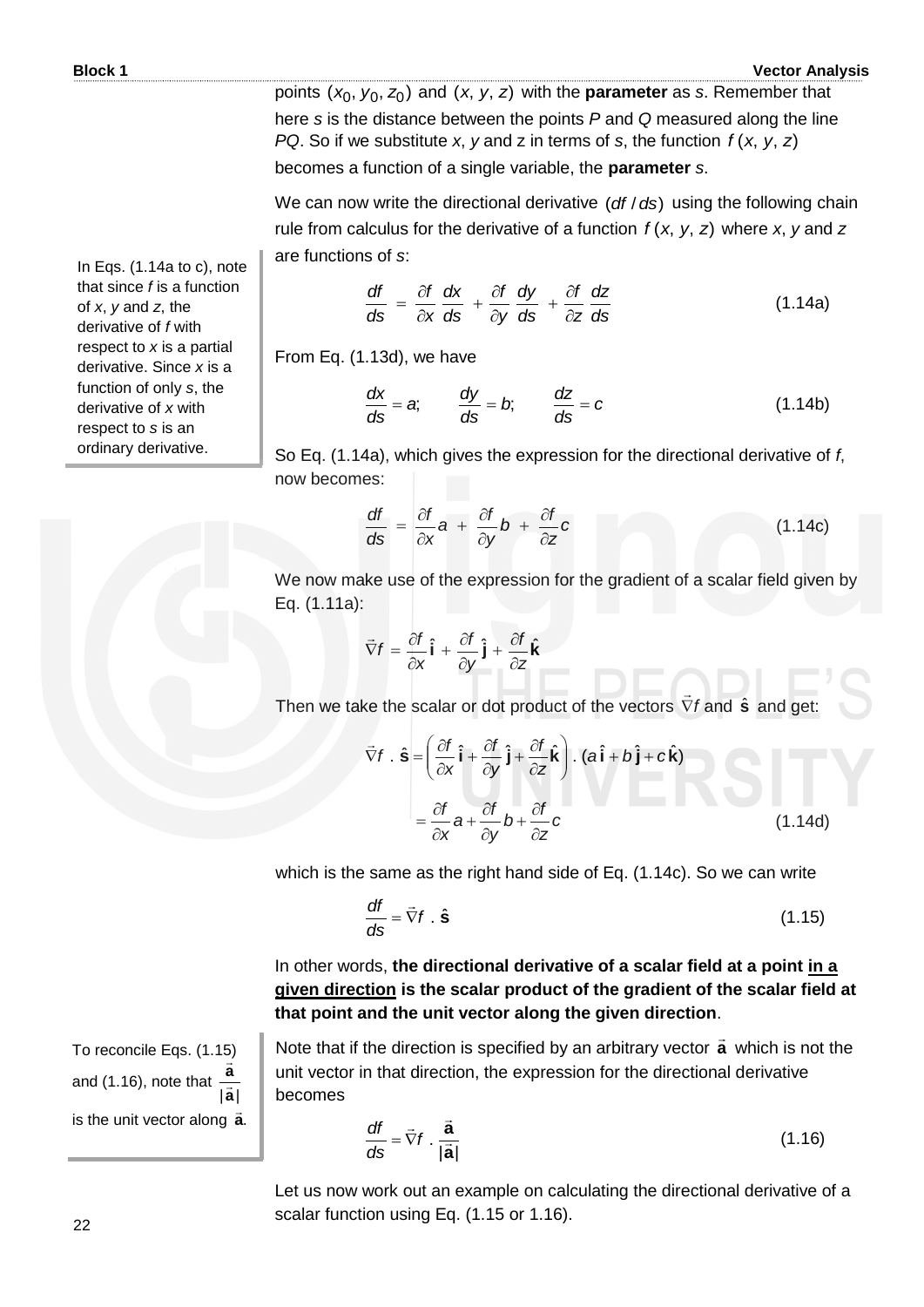# *XAMPLE 1.3***: DIRECTIONAL DERIVATIVE**

Determine the directional derivative of the scalar field  $\phi = xy^2z^3$  in the direction  $(\hat{\mathbf{i}} - 2\,\hat{\mathbf{j}} + 2\,\hat{\mathbf{k}})$  at the point  $(3, 1, -1)$ .

**SOLUTION To determine the directional derivative we must use either** Eq. (1.15) or Eq. (1.16). Note that the direction is not given in terms of a unit vector (check for yourself that the vector  $\hat{\mathbf{i}} - 2\hat{\mathbf{j}} + 2\hat{\mathbf{k}}$  is not a unit vector). Hence, we will use Eq. (1.16). In the first step we determine the gradient of  $\phi$ .

We can find the  $\,\nabla\phi$  $\overline{\phantom{a}}$ using Eq. (1.11a) as follows:

$$
\vec{\nabla}\phi = \frac{\partial (xy^2z^3)}{\partial x}\hat{\mathbf{i}} + \frac{\partial (xy^2z^3)}{\partial y}\hat{\mathbf{j}} + \frac{\partial (xy^2z^3)}{\partial z}\hat{\mathbf{k}}
$$

$$
= y^2z^3\hat{\mathbf{i}} + 2xyz^3\hat{\mathbf{j}} + 3xy^2z^2\hat{\mathbf{k}}
$$

Then from Eq. (1.16), the directional derivative in the given direction is

$$
\frac{d\phi}{ds} = (y^2 z^3 \hat{\mathbf{i}} + 2xyz^3 \hat{\mathbf{j}} + 3xy^2 z^2 \hat{\mathbf{k}}) \cdot \frac{(\hat{\mathbf{i}} - 2\hat{\mathbf{j}} + 2\hat{\mathbf{k}})}{3}
$$
\n
$$
= \frac{1}{3}y^2 z^3 - \frac{4}{3}xyz^3 + 2xy^2 z^2
$$

At the point  $(3, 1, -1)$ ,  $x = 3$ ,  $y = 1$ ,  $z = -1$  and hence, 3  $\frac{16}{12} = \frac{29}{12}$ *ds*  $\frac{d\phi}{dt} = \frac{29}{8}$  (read the margin remark).

You may now like to work out the following SAQ.

### *SAQ 3 -* **Directional derivative**

Obtain the directional derivative of the scalar field  $V = x^2 + \cos y - xz$  at the point (2,  $\pi/6$ , -1) in the direction  $\frac{1}{\sqrt{1-\hat{I}}}$  ( $\hat{i}$  +  $\hat{j}$  -  $\hat{k}$ ). 3  $\frac{1}{\sqrt{1}}(\hat{\mathbf{i}} + \hat{\mathbf{j}} - \hat{\mathbf{k}})$ 

Let us now summarise what we have learnt in this unit.

# **1.4 SUMMARY**

| Concept             | <b>Description</b>                                                                                                                                                                                                                           |
|---------------------|----------------------------------------------------------------------------------------------------------------------------------------------------------------------------------------------------------------------------------------------|
| <b>Scalar field</b> | $\blacksquare$ A function f which associates a unique scalar with each point in a<br>given region is called a scalar field function or a scalar field. The<br>curves $f(x, y)$ = constant or the surfaces $f(x, y, z)$ = constant are called |

the **contour curves** and **contour surfaces**, respectively.

Substituting  $x = 3$ ,  $y = 1$ and  $z = -1$  in Eq. (i) we can write,

$$
\frac{d\phi}{ds} = \frac{1}{3} \cdot 1^2 \cdot (-1)^3
$$
  

$$
-\frac{4}{3} (3) \cdot (1) \cdot (-1)^3
$$
  

$$
+ 2 \cdot (3) \cdot (1)^2 \cdot (-1)^2
$$
  

$$
= -\frac{1}{3} + 4 + 6 = \frac{29}{3}
$$

l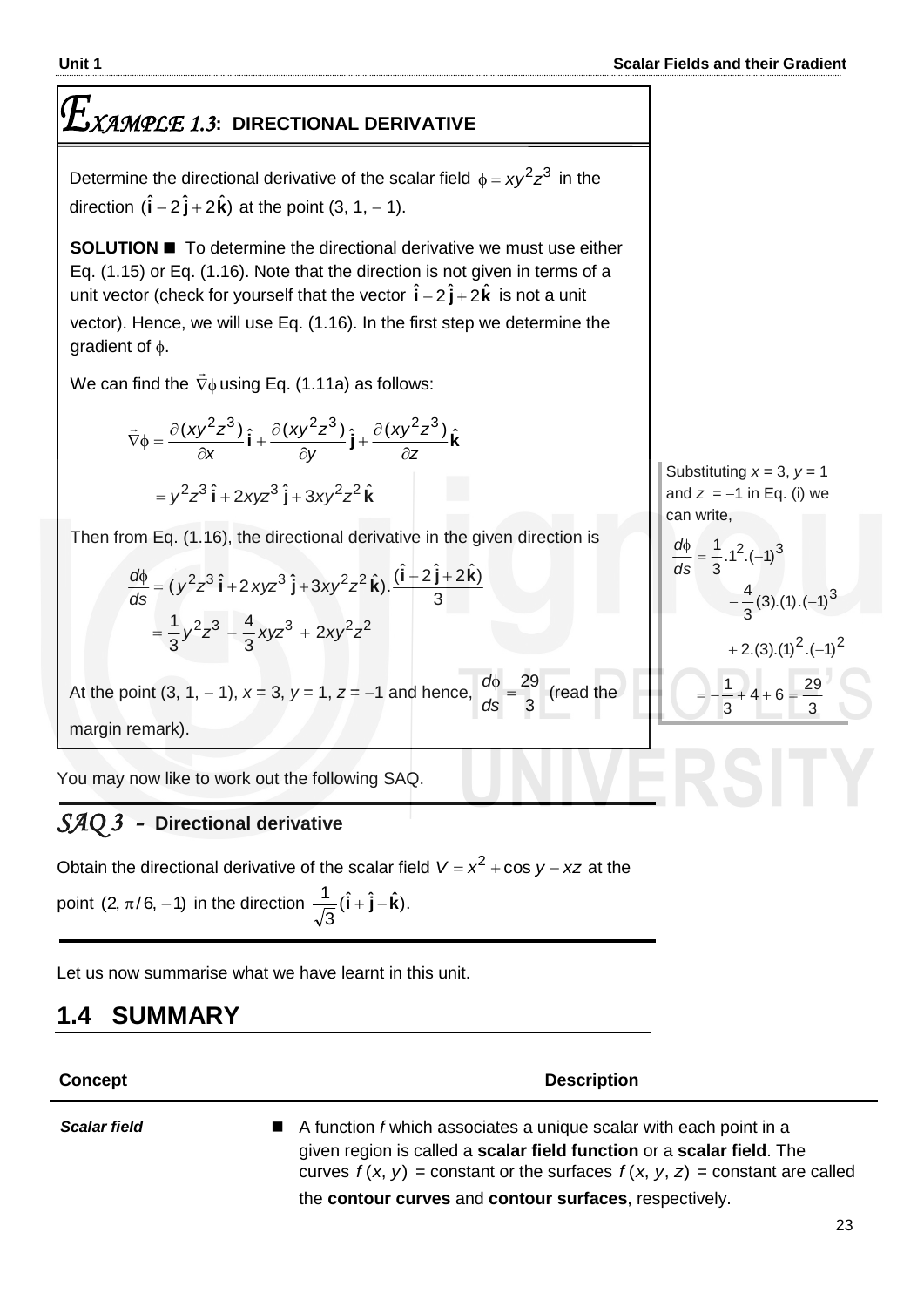*Gradient of a scalar field*

The **gradient** of a scalar field is defined as

$$
\vec{\nabla}f = \hat{\mathbf{i}}\frac{\partial f}{\partial x} + \hat{\mathbf{j}}\frac{\partial f}{\partial y} + \hat{\mathbf{k}}\frac{\partial f}{\partial z}
$$

It is a vector such that the change *df* in *f* for an arbitrarily small change *d*r is given by

$$
df = \frac{\partial f}{\partial x} dx + \frac{\partial f}{\partial y} dy + \frac{\partial f}{\partial z} dz = (\vec{\nabla} f). df
$$

*Properties of the gradient*  The gradient of a scalar field is **normal** to the curves of constant value or surfaces of constant value of the scalar field.

> The gradient of a scalar field at a point gives the direction of **maximum rate of change of the scalar field**.

*Directional derivative of a scalar field.*

■ The **directional derivative** of a scalar field *f* in the **direction** specified by the unit vector  $\hat{\mathbf{s}}$  =  $\equiv$  | J  $\left( \equiv \frac{\vec{S}}{s} \right)$  $\setminus$  $\Big($ *s*  $\hat{\mathbf{s}} = \frac{\vec{\mathbf{s}}}{\cdot}$  is

$$
\frac{\partial f}{\partial s} = \hat{\mathbf{S}} \cdot \vec{\nabla} f = \frac{\vec{\mathbf{S}}}{s} \cdot \vec{\nabla} f
$$

It is the projection of  $\nabla f$ on **s** ˆ .

### **1.5 TERMINAL QUESTIONS**

- 1. Determine the gradient of the following scalar fields:
- a)  $\phi(x, y, z) = e^{xyz}$ .
	- b)  $f = y \sin z xy$  at the point (1, 2,  $\pi/6$ )

In which direction is the scalar field of part (b) decreasing most rapidly?

- 2. Determine the gradient for the temperature field given by  $T(x, y, z) = 2x^2 + xyz + y^2 + 273$  at the point (-1, 2, 1). What is the direction of heat flow?
- 3. Determine a unit vector normal to the scalar field  $F = e^X \cos y$ .
- 4. If  $\vec{A} = 2yz\hat{i} x^2y\hat{j} + xz^2\hat{k}$  $\overline{z}$ and  $\phi = 2x^2yz^3$ , determine  $(\vec{A} \cdot \vec{\nabla})\phi$ .  $\frac{1}{2}$   $\frac{1}{2}$ **A**
- 5. Determine the unit vector normal to the surface  $(x-2)^2 + (y+1)^2 + z^2 = 9$ at the point (2, 1, 4).
- 6. Calculate the gradient of the scalar field  $r = (x^2 + y^2 + z^2)^{1/2}$ .
- 7. Given a potential energy function  $V(r) = \alpha r^2$ , where  $r = (x^2 + y^2 + z^2)^{1/2}$ and  $\alpha$  a constant, calculate the force field.
- 8. Determine the force field in three dimensions for a potential energy function given by:

$$
V=\frac{e^{-\alpha r}}{r}
$$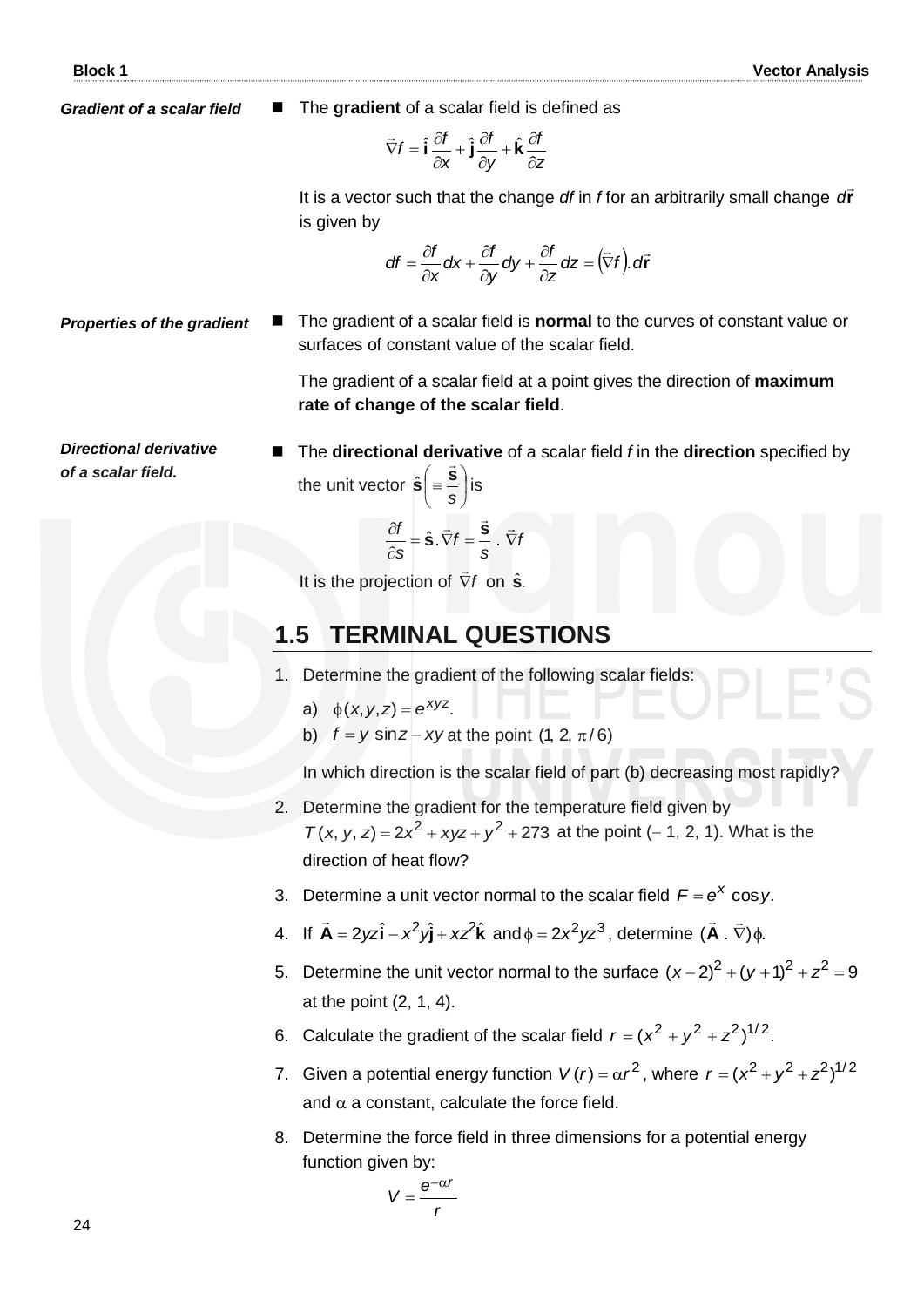- 9. Determine the directional derivative of the scalar field  $\phi = x^2y + xz$  at the point  $(1, 2, 1)$  in the direction of the vector  $\vec{C} = 2\hat{i} - 3\hat{j} + 4\hat{k}$ .
- 10. Obtain the directional derivative of the scalar field  $\phi = x^2 + y^2 + z^2$  at the point (3, 0, 1) in the direction  $\hat{\mathbf{i}} - 3\hat{\mathbf{j}} + 2\hat{\mathbf{k}}$ .

### **1.6 SOLUTIONS AND ANSWERS**

#### **Self-Assessment Questions**

1. a) i) Since  $\phi(x, y)$  is two-dimensional scalar field, we use Eq. (1.11b). For  $\phi = \ln(x^2 + y^2)$ , we have  $\vec{\nabla}\phi = \frac{\partial}{\partial x}[\ln (x^2 + y^2)]\hat{i} + \frac{\partial}{\partial y}[\ln (x^2 + y^2)]\hat{j}$ *y yx x*  $^{+}$  $\hat{c}$  $(y^2)$ ] $\hat{i} + \frac{\partial}{\partial}$  $\partial$  $\vec{\nabla}\phi = \frac{\partial}{\partial \phi}$  $\overline{\phantom{a}}$  $=\frac{2x}{2} + \frac{2y}{2}$  $2 + y^2$   $x^2 + y^2$ *y yx x*  $+$  $^{+}$  $^{+}$  $=$ ii) Using Eq. (1.11a) with  $\phi = xy + yz + zx$ , we get,

$$
\phi = \frac{\partial}{\partial x}(xy + yz + zx)\hat{\mathbf{i}} + \frac{\partial}{\partial y}(xy + yz + zx)\hat{\mathbf{j}} + \frac{\partial}{\partial z}(xy + yz + zx)\hat{\mathbf{k}}
$$
  
=  $(y + z)\hat{\mathbf{i}} + (x + z)\hat{\mathbf{j}} + (x + y)\hat{\mathbf{k}}$ 

 b) The magnitude of the maximum rate of change is the magnitude of the gradient, as given by Eq. (1.10). Using Eq. (1.11b),

$$
\vec{\nabla}z = \left(\hat{\mathbf{i}}\frac{\partial}{\partial x} + \hat{\mathbf{j}}\frac{\partial}{\partial y}\right)(50 - x^2y^2) = -2xy^2\hat{\mathbf{i}} - 2yx^2\hat{\mathbf{j}}
$$

At the point (1, 2), it is

$$
\vec{\nabla} z\Big|_{z=(1,2)} = -8\hat{\mathbf{i}} - 4\hat{\mathbf{j}}
$$
  
∴  $|\vec{\nabla} z| = |-8\hat{\mathbf{i}} - 4\hat{\mathbf{j}}| = 4\sqrt{5}$ 

 The direction of maximum rate of change of the height, which is the steepest ascent is along the gradient of *z* at (1, 2) and is given by

$$
\left. \vec{\nabla} z \right|_{z=(1,2)} = -8\,\hat{\mathbf{i}} - 4\,\hat{\mathbf{j}}
$$

2. a) The gradient of a scalar field  $f(x, y)$  is the normal to the curve  $f(x, y) = c$ , where *c* is a constant. So we can define the field  $f(x, y)$  as

$$
f(x, y) = x^2 + 4y^2 - 1
$$

We determine  $\nabla f(x, y)$  $\rightarrow$ which will be normal to the curve  $f(x, y) = c$ .

Using Eq. (1.11b), we get

$$
\vec{\nabla} f = \left(\hat{\mathbf{i}}\frac{\partial}{\partial x} + \hat{\mathbf{j}}\frac{\partial}{\partial y}\right)(x^2 + 4y^2 - 1) = (2x\hat{\mathbf{i}} + 8y\hat{\mathbf{j}})
$$

At the point  $(1, -1)$ , the value of the gradient is

$$
\vec{\nabla} f(1, -1) = 2\hat{\mathbf{i}} - 8\hat{\mathbf{j}}
$$

This vector is normal to the curve  $x^2 + 4y^2 = 1$  at  $(1, -1)$ . The unit vector normal to the curve at the point  $(1, -1)$  is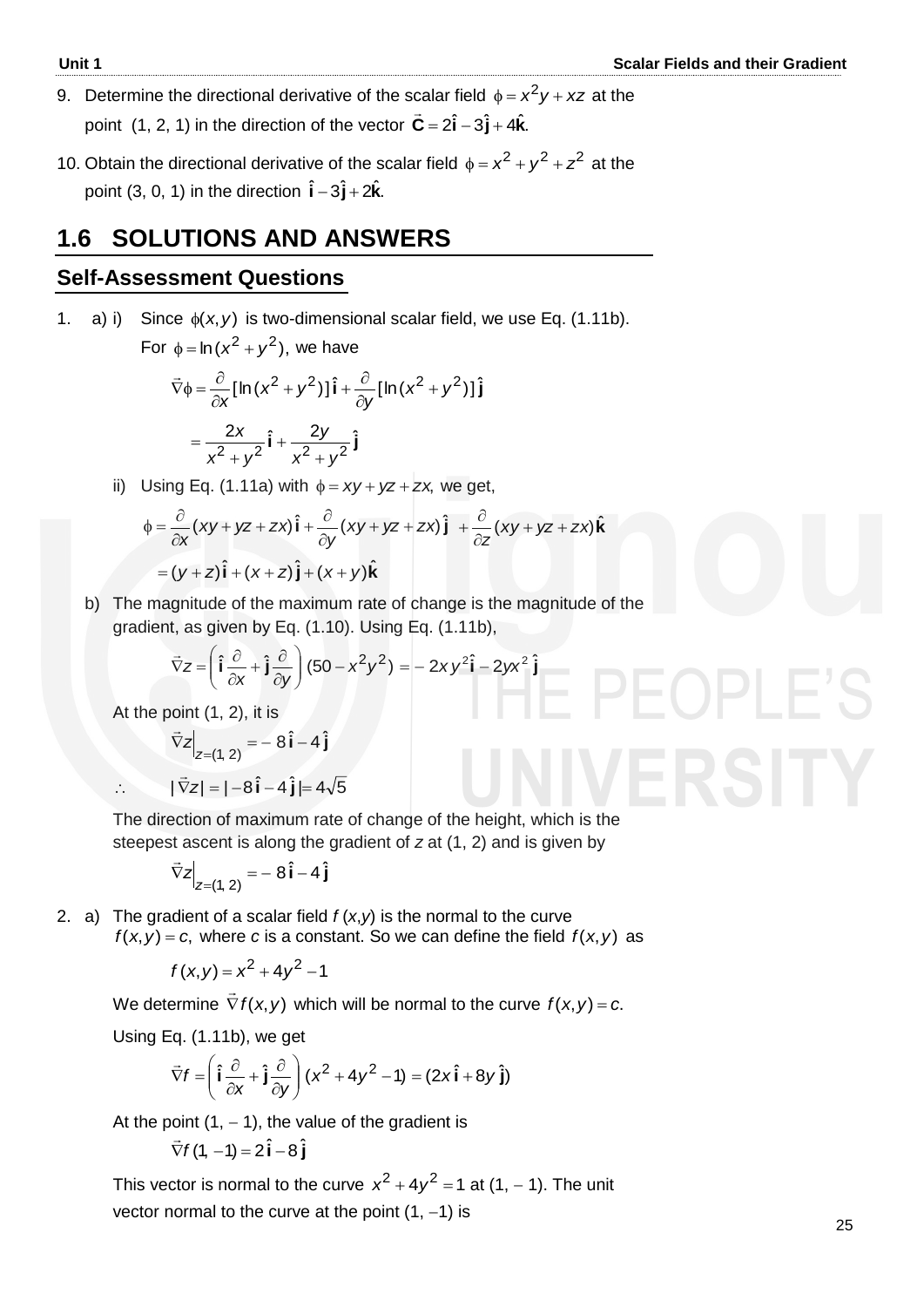$$
\hat{\mathbf{n}} = \frac{\vec{\nabla} f(1,-1)}{|\vec{\nabla} f(1,-1)|} = \frac{2\hat{\mathbf{i}} - 8\hat{\mathbf{j}}}{\sqrt{2^2 + 8^2}} = \frac{\hat{\mathbf{i}} - 4\hat{\mathbf{j}}}{\sqrt{17}}
$$

 b) For this question, as in SAQ 2(a) we first determine the gradient to the surface  $f(x, y, z) = x + 2y - z + 5$  using Eq. (1.11a):

$$
\vec{\nabla}f = \left(\hat{\mathbf{i}}\frac{\partial}{\partial x} + \hat{\mathbf{j}}\frac{\partial}{\partial y} + \hat{\mathbf{k}}\frac{\partial}{\partial z}\right)(x + 2y - z + 5) = (\hat{\mathbf{i}} + 2\hat{\mathbf{j}} - \hat{\mathbf{k}})
$$
 (i)

**Note that**  $\nabla f$  $\overline{a}$ which is normal to the surface  $f(x, y, z)$ , given by Eq. (i) is a constant vector. The unit vector normal at any point on this surface is then

$$
\hat{\mathbf{n}} = \frac{\vec{\nabla}f}{\left|\vec{\nabla}f\right|} = \frac{(\hat{\mathbf{i}} + 2\,\hat{\mathbf{j}} - \hat{\mathbf{k}})}{\sqrt{1^2 + 2^2 + (-1)^2}} = \frac{1}{\sqrt{6}} \,(\hat{\mathbf{i}} + 2\,\hat{\mathbf{j}} - \hat{\mathbf{k}})
$$

3. We use Eq. (1.15) with the unit vector  $\hat{\mathbf{s}} = \frac{1}{\sqrt{2}} (\hat{\mathbf{i}} + \hat{\mathbf{j}} - \hat{\mathbf{k}})$ 3  $\hat{\mathbf{s}} = \frac{1}{\sqrt{n}} (\hat{\mathbf{i}} + \hat{\mathbf{j}} - \hat{\mathbf{k}})$  and

$$
f = V(x, y, z) = x2 + \cos y - xz
$$

We first determine the gradient *V*  $\overline{a}$ :

$$
\vec{\nabla} V = \left( \hat{\mathbf{i}} \frac{\partial}{\partial x} + \hat{\mathbf{j}} \frac{\partial}{\partial y} + \hat{\mathbf{k}} \frac{\partial}{\partial z} \right) (x^2 + \cos y - xz)
$$

$$
= (2x - z)\hat{\mathbf{i}} - \sin y \hat{\mathbf{j}} - x\hat{\mathbf{k}}
$$

The gradient at the point (2,  $\pi/6$ , -1) is,

$$
\vec{\nabla}V(2,\pi/6,-1) = 5\,\hat{\mathbf{i}} - \sin \pi/6\,\hat{\mathbf{j}} - 2\hat{\mathbf{k}}
$$

$$
= 5\,\hat{\mathbf{i}} - \frac{1}{2}\,\hat{\mathbf{j}} - 2\hat{\mathbf{k}}
$$

 From Eq. (1.15), the directional derivative at that point, along  $(\hat{\mathbf{i}} + \hat{\mathbf{j}} - \hat{\mathbf{k}})$ 3  $\frac{1}{\sqrt{1}}(\hat{\mathbf{i}} + \hat{\mathbf{j}} - \hat{\mathbf{k}})$  is:

$$
\frac{dV}{ds} = \left(5\hat{\mathbf{i}} - \frac{1}{2}\hat{\mathbf{j}} - 2\hat{\mathbf{k}}\right) \cdot \left(\frac{1}{\sqrt{3}}\left(\hat{\mathbf{i}} + \hat{\mathbf{j}} - \hat{\mathbf{k}}\right)\right)
$$

$$
= \frac{1}{\sqrt{3}}\left(5 - \frac{1}{2} + 2\right) = \frac{13}{2\sqrt{3}}
$$

### **Terminal Questions**

1. a) We use Eq. (1.11a) with  $\phi = e^{xyz}$  and get

$$
\vec{\nabla}\phi = \frac{\partial}{\partial x} e^{xyz} \hat{\mathbf{i}} + \frac{\partial}{\partial y} e^{xyz} \hat{\mathbf{j}} + \frac{\partial}{\partial z} e^{xyz} \hat{\mathbf{k}}
$$

$$
= yze^{xyz} \hat{\mathbf{i}} + xze^{xyz} \hat{\mathbf{j}} + xye^{xyz} \hat{\mathbf{k}}
$$

b) We first find the gradient at the point  $(1, 2, \pi / 6)$ :

$$
\vec{\nabla}f = \left(\hat{\mathbf{i}}\frac{\partial}{\partial x} + \hat{\mathbf{j}}\frac{\partial}{\partial y} + \hat{\mathbf{k}}\frac{\partial}{\partial z}\right)(y\sin z - xy)
$$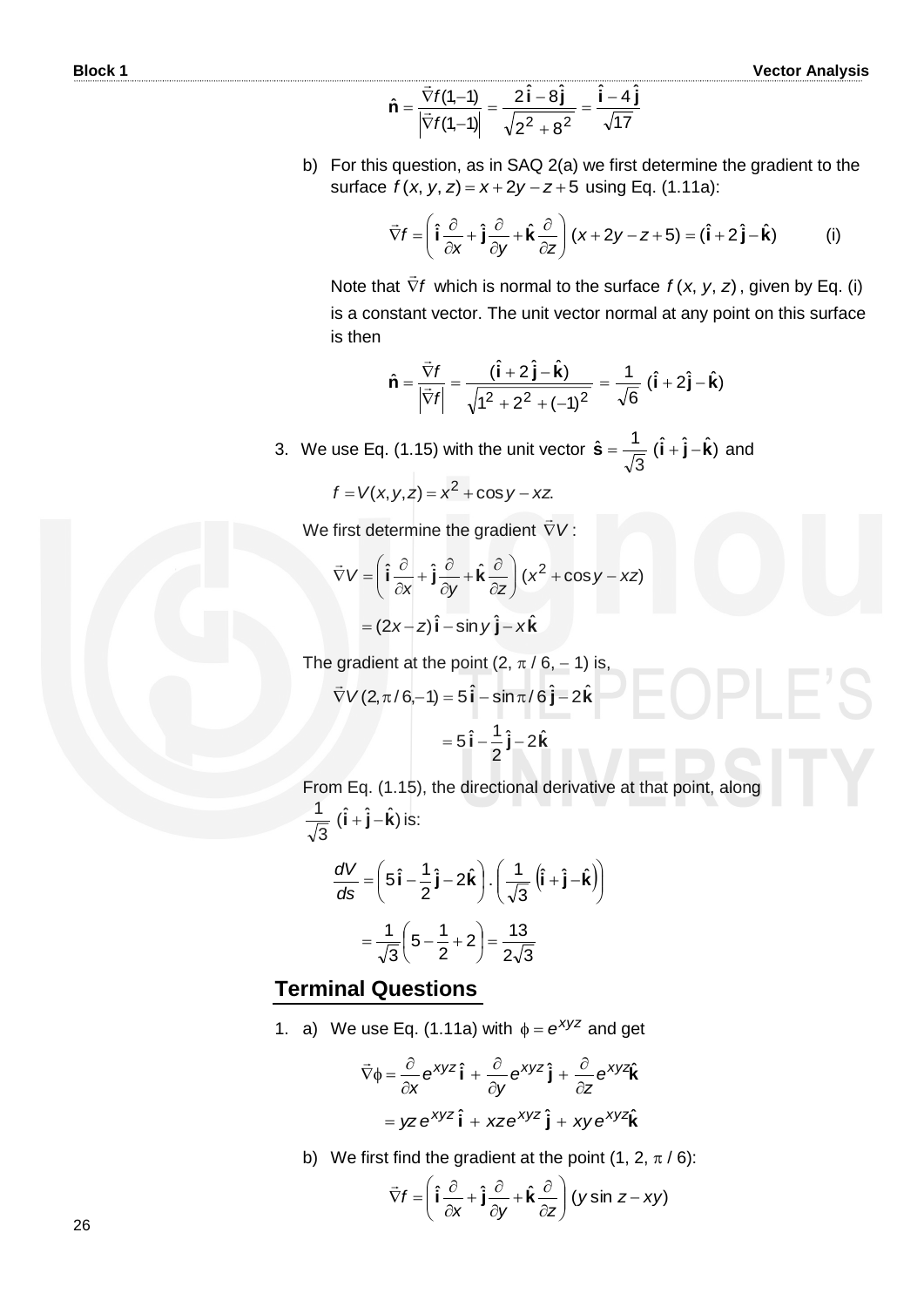$$
= -y\hat{\mathbf{i}} + (\sin z - x)\hat{\mathbf{j}} + y \cos z\hat{\mathbf{k}}
$$
  

$$
\vec{\nabla}f\left(1, 2, \frac{\pi}{6}\right) = -2\hat{\mathbf{i}} + \left(\sin \frac{\pi}{6} - 1\right)\hat{\mathbf{j}} + 2 \cos \frac{\pi}{6}\hat{\mathbf{k}}
$$
  

$$
= -2\hat{\mathbf{i}} - \frac{1}{2}\hat{\mathbf{j}} + \sqrt{3}\hat{\mathbf{k}}
$$

The direction in which *f* decreases most rapidly is **opposite** to the gradient vector at  $(1, 2, \pi/6)$ .

This direction is then along the vector **a**

$$
\vec{\mathbf{a}} = -\vec{\nabla}f\left(1, 2, \frac{\pi}{6}\right) = 2\hat{\mathbf{i}} + \frac{1}{2}\hat{\mathbf{j}} - \sqrt{3}\hat{\mathbf{k}}
$$

2. Using Eq.  $(1.11a)$  with  $f = T$ , we get

$$
\vec{\nabla}T = \left(\hat{\mathbf{i}}\frac{\partial}{\partial x} + \hat{\mathbf{j}}\frac{\partial}{\partial y} + \hat{\mathbf{k}}\frac{\partial}{\partial z}\right)(2x^2 + xyz + y^2 + 273)
$$

$$
= (4x + yz)\hat{\mathbf{i}} + (xz + 2y)\hat{\mathbf{j}} + xy\hat{\mathbf{k}}
$$

$$
\vec{\nabla}T(-1, 2, 1) = (-4 + 2)\hat{\mathbf{i}} + (-1 + 4)\hat{\mathbf{j}} - 2\hat{\mathbf{k}}
$$

$$
= -2\hat{\mathbf{i}} + 3\hat{\mathbf{j}} - 2\hat{\mathbf{k}}
$$

Heat would flow from higher to lower temperature regions. Hence, it would flow along the direction in which the temperature decreases most rapidly at  $(-1, 2, 1)$ . Therefore, the direction of heat flow is along  $-\nabla T$ .  $\frac{11}{11}$ Therefore, it is along  $(2\hat{i} - 3\hat{j} + 2\hat{k})$ .

3. The vector normal to the scalar field  $F$  is  $\nabla F$ .  $\overline{\phantom{a}}$ Using Eq.  $(1.11b)$  with  $f = F$ , we get

$$
\vec{\nabla}F = \hat{\mathbf{i}}e^{x}\cos y - \hat{\mathbf{j}}e^{x}\sin y
$$

The unit normal vector is then:

$$
\hat{\mathbf{n}} = \frac{\vec{\nabla}F}{\left|\vec{\nabla}F\right|} = \frac{\hat{\mathbf{i}}e^x \cos y - \hat{\mathbf{j}}e^x \sin y}{\sqrt{e^{2x} \cos^2 y + e^{2x} \sin^2 y}}
$$

$$
= \frac{\hat{\mathbf{i}}e^x \cos y - \hat{\mathbf{j}}e^x \sin y}{e^x} = \hat{\mathbf{i}} \cos y - \hat{\mathbf{j}} \sin y
$$

4. We first determine the scalar product of **A**  $\rightarrow$ and the del operator  $\nabla$  $\rightarrow$ :

$$
(\vec{\mathbf{A}}.\vec{\nabla}) = (2yz\hat{\mathbf{i}} - x^2y\hat{\mathbf{j}} + xz^2\hat{\mathbf{k}}). (\hat{\mathbf{i}}\frac{\partial}{\partial x} + \hat{\mathbf{j}}\frac{\partial}{\partial y} + \hat{\mathbf{k}}\frac{\partial}{\partial z})
$$

$$
= \left(2yz\frac{\partial}{\partial x} - x^2y\frac{\partial}{\partial y} + xz^2\frac{\partial}{\partial z}\right)
$$

Note that this is now a differential operator which can act on the field  $\phi$ :

$$
(\vec{A} \cdot \vec{\nabla})\phi = \left(2yz\frac{\partial}{\partial x} - x^2y\frac{\partial}{\partial y} + xz^2\frac{\partial}{\partial z}\right)(2x^2yz^3)
$$
  
=  $2yz\frac{\partial}{\partial x}(2x^2yz^3) - x^2y\frac{\partial}{\partial y}(2x^2yz^3) + xz^2\frac{\partial}{\partial z}(2x^2yz^3)$   
=  $8xy^2z^4 - 2x^4yz^3 + 6x^3yz^4$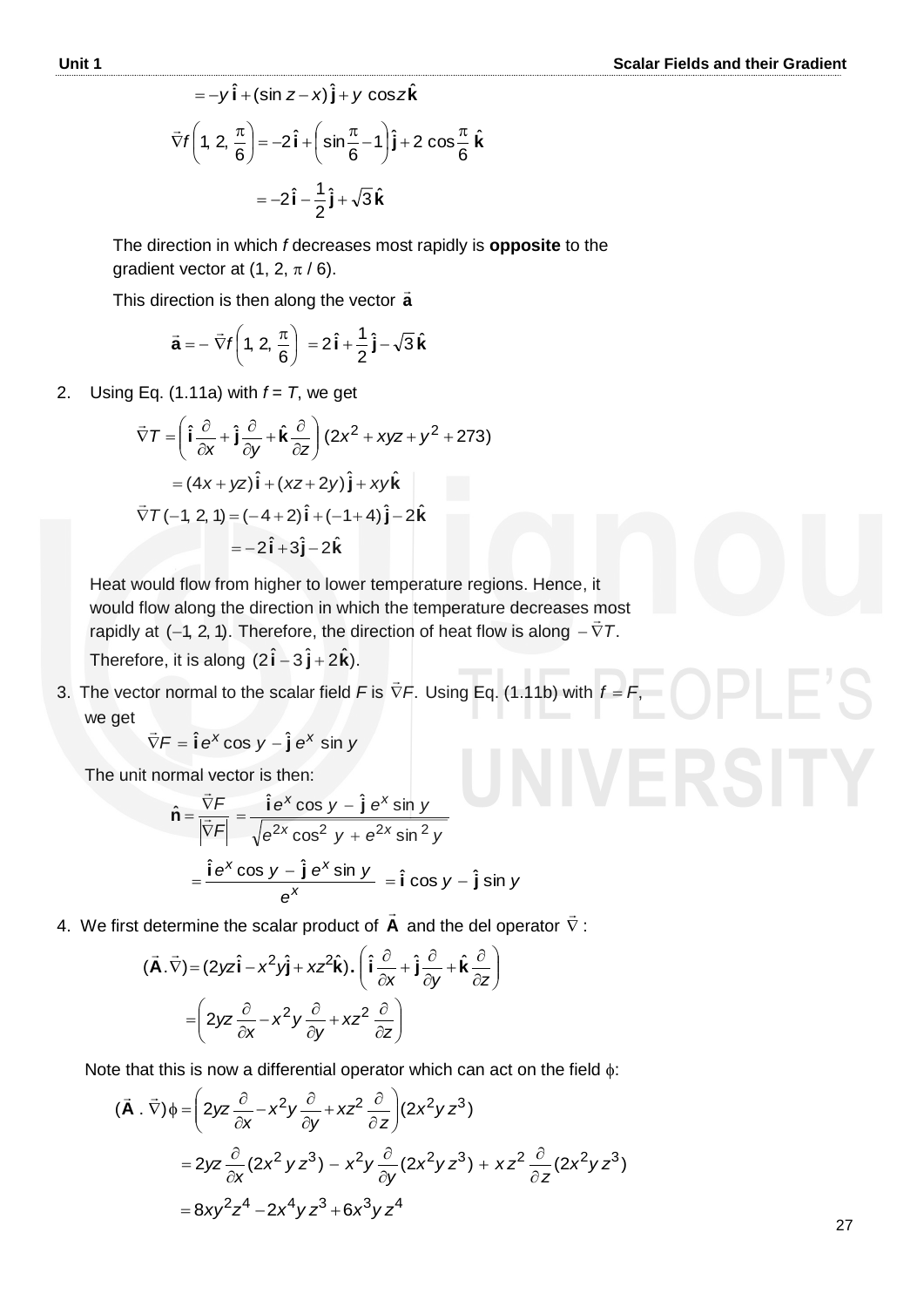5. Using Eq. (1.11a), we first find the gradient of the scalar function  $f(x, y, z) = (x - 2)^2 + (y + 1)^2 + z^2 - 9$ :

$$
\vec{\nabla}f = \left[\hat{\mathbf{i}}\frac{\partial}{\partial x} + \hat{\mathbf{j}}\frac{\partial}{\partial y} + \hat{\mathbf{k}}\frac{\partial}{\partial z}\right] \left[(x-2)^2 + (y+1)^2 + z^2 - 9\right]
$$

$$
= 2(x-2)\hat{\mathbf{i}} + 2(y+1)\hat{\mathbf{j}} + 2z\hat{\mathbf{k}}
$$

At the point (2, 1, 4), the gradient vector is  $\vec{\nabla} f$  (2, 1, 4) = 4  $\hat{\bm{\jmath}}+8\hat{\bm{k}}$  $\overline{a}$ 

The unit vector normal to the surface is,

$$
\hat{\mathbf{n}} = \frac{\vec{\nabla}f}{|\vec{\nabla}f|} = \frac{4\,\hat{\mathbf{j}} + 8\,\hat{\mathbf{k}}}{\sqrt{80}} = \frac{1}{\sqrt{5}}\left(\hat{\mathbf{j}} + 2\hat{\mathbf{k}}\right)
$$

6. Using Eq. (1.11a), we can write

$$
\vec{\nabla}r = \frac{\partial r}{\partial x}\hat{\mathbf{i}} + \frac{\partial r}{\partial y}\hat{\mathbf{j}} + \frac{\partial r}{\partial z}\hat{\mathbf{k}} \tag{i}
$$

Let us determine each component of Eq. (i):

$$
\frac{\partial r}{\partial x} = \frac{\partial}{\partial x} (x^2 + y^2 + z^2)^{1/2} = \frac{x}{(x^2 + y^2 + z^2)^{1/2}} = \frac{x}{r}
$$
 (ii)

 Similarly, the other two partial derivatives *y r*  $\hat{o}$  $\frac{\partial r}{\partial r}$  and *z r*  $\partial$  $\frac{\partial r}{\partial t}$  are:

$$
\frac{\partial r}{\partial y} = \frac{y}{(x^2 + y^2 + z^2)^{1/2}} = \frac{y}{r}
$$
\n(iii)  
\n
$$
\frac{\partial r}{\partial x} = \frac{z}{(x^2 + z^2)^{1/2}} = \frac{z}{r}
$$
\n(iv)

**and** 

*z*

 $=$  $\hat{o}$  $\partial$ 

Therefore, 
$$
\vec{\nabla}r = \frac{x}{r}\hat{\mathbf{i}} + \frac{y}{r}\hat{\mathbf{j}} + \frac{z}{r}\hat{\mathbf{k}} = \frac{x\hat{\mathbf{i}} + y\hat{\mathbf{j}} + z\hat{\mathbf{k}}}{r} = \frac{1}{r}\vec{\mathbf{r}}
$$
 (v)

*r z*

where  $\vec{r}$  is the position vector for the point  $(x, y, z)$ . Can you identify what the right hand side of Eq. (v) represents? You can see that  $\vec{r}$  /*r* is in the unit vector  $\hat{\bf r}$  in the direction of  $\vec{\bf r}$ . This brings us to a result that you will use often in physics:

$$
\vec{\nabla}r = \hat{\mathbf{r}} \tag{vi}
$$

7. We use Eq. (1.12) with  $V = \alpha r^2$  to determine the force field  $\vec{F}$  $\rightarrow$ :

 $\vec{F} = -\vec{\nabla}(\alpha r^2)$ **F**

 $x^2 + y^2 + z$ 

*z*

 $(x^2+y^2+z^2)^{1/2}$ 

 $\frac{dV}{dr} = \frac{Z}{r^2}$  $+y^2 +$ 

To evaluate  $\nabla V$ ,  $\rightarrow$ we use the result derived for the gradient of an arbitrary scalar function  $f(r)$  in Example 1.2 which is

$$
\vec{\nabla}f(r) = \frac{\partial f}{\partial r}\hat{\mathbf{r}} \tag{i}
$$

With  $f(r) = \alpha r^2$  we get

$$
\vec{\mathbf{F}} = -\frac{1}{r} \frac{d}{dr} (\alpha r^2) \hat{\mathbf{r}} = -2\alpha r \hat{\mathbf{r}}
$$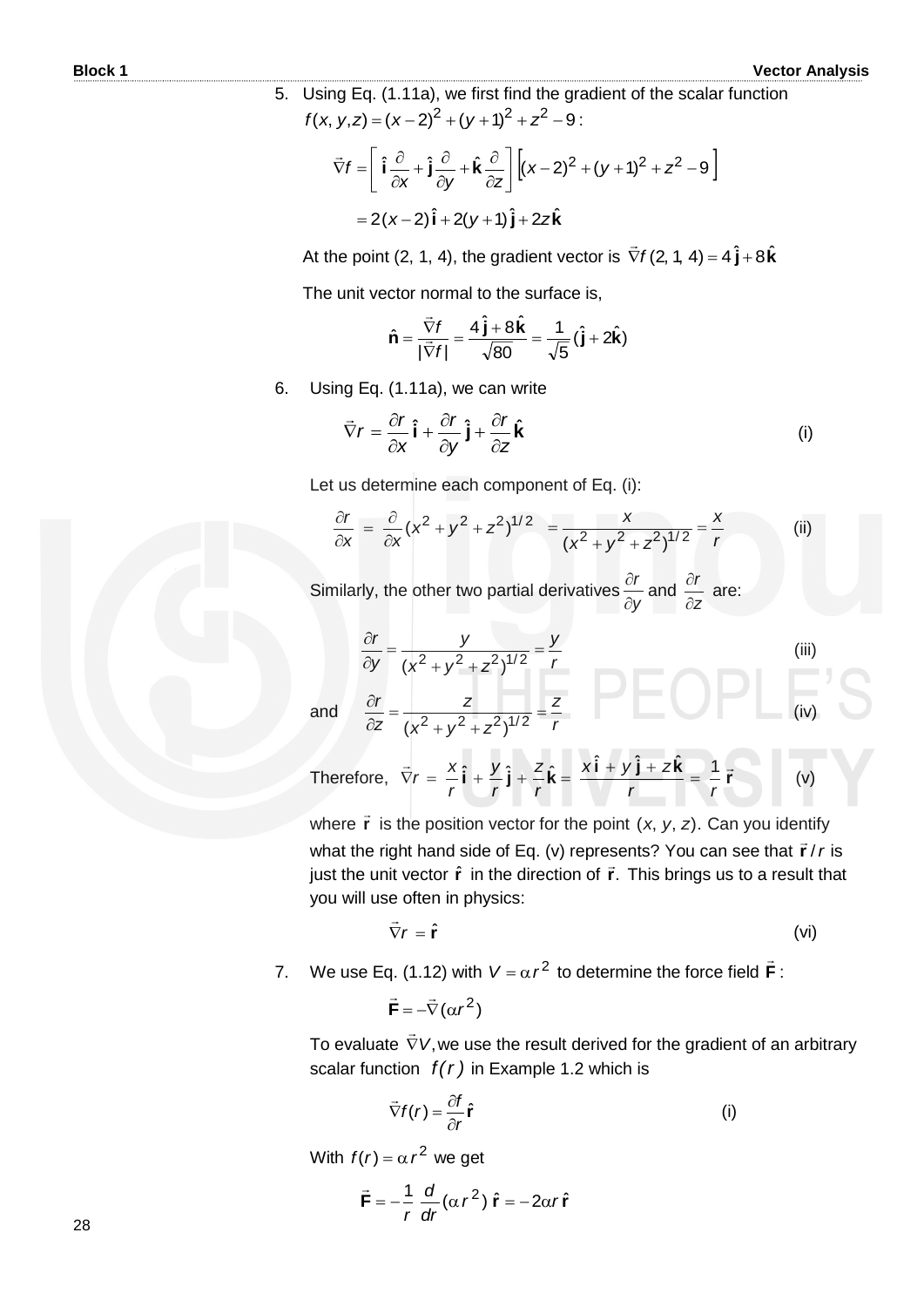8. The force field **F**  $\ddot{ }$ is given by Eq. (1.12).

 Using Eq. (v) of Example 1.2 with *r*  $f(r) = V = \frac{e}{c}$  $-\alpha t$  $I(r) = V = \frac{6}{r}$  we get,

$$
\vec{\nabla} V = \frac{\partial V}{\partial r} \hat{\mathbf{r}}
$$

Since  $\mathbf{F} = -\nabla V$ ,  $\ddot{=}$   $\ddot{=}$  $\mathbf{F} = -\nabla V$ , we can write

$$
\vec{\mathbf{F}} = -\left(\frac{\partial V}{\partial r}\right)\hat{\mathbf{r}} = -\frac{\partial}{\partial r}\left(\frac{\mathbf{e}^{-\alpha r}}{r}\right)\hat{\mathbf{r}}
$$

$$
= -\left[-\frac{\alpha \mathbf{e}^{-\alpha r}}{r} - \frac{\mathbf{e}^{-\alpha r}}{r^2}\right]\hat{\mathbf{r}} = \frac{\mathbf{e}^{-\alpha r}}{r}\left[\alpha + \frac{1}{r}\right]\hat{\mathbf{r}}
$$

9. We use Eq. (1.16) with  $\vec{\mathbf{a}} = \vec{\mathbf{C}}$  . The unit vector along **C**  $\overline{a}$ is

$$
\hat{\mathbf{C}} = \frac{\vec{\mathbf{C}}}{\left|\vec{\mathbf{C}}\right|} = \frac{2\hat{\mathbf{i}} - 3\hat{\mathbf{j}} + 4\hat{\mathbf{k}}}{\sqrt{4 + 9 + 16}} = \frac{2\hat{\mathbf{i}} - 3\hat{\mathbf{j}} + 4\hat{\mathbf{k}}}{\sqrt{29}}
$$

Using Eq. (1.11a) with  $f = \phi$ , we have

$$
\vec{\nabla}\phi = \hat{\mathbf{i}}(2xy + z) + \hat{\mathbf{j}}(x^2) + \hat{\mathbf{k}}(x)
$$

At the point (1, 2, 1), the value of the gradient is

$$
\vec{\nabla}\phi(1, 2, 1) = 5\,\hat{\mathbf{i}} + \hat{\mathbf{j}} + \hat{\mathbf{k}}
$$

Then the directional derivative is

$$
\frac{d\phi}{ds} = \hat{\mathbf{C}}.\ (\vec{\nabla}\phi) = \left(\frac{2\hat{\mathbf{i}} - 3\hat{\mathbf{j}} + 4\hat{\mathbf{k}}}{\sqrt{29}}\right). (5\hat{\mathbf{i}} + \hat{\mathbf{j}} + \hat{\mathbf{k}}) = \frac{10}{\sqrt{29}} - \frac{3}{\sqrt{29}} + \frac{4}{\sqrt{29}} = \frac{11}{\sqrt{29}}
$$

10. We first determine the gradient of  $\phi(x, y, z)$  at the point (3,0,1). Using Eq. (1.11a) with  $f = \phi = x^2 + y^2 + z^2$ , we get

$$
\vec{\nabla}\phi = \left(\hat{\mathbf{i}}\frac{\partial}{\partial x} + \hat{\mathbf{j}}\frac{\partial}{\partial y} + \hat{\mathbf{k}}\frac{\partial}{\partial z}\right)(x^2 + y^2 + z^2)
$$

$$
= 2x\hat{\mathbf{i}} + 2y\hat{\mathbf{j}} + 2z\hat{\mathbf{k}}
$$

At  $(3, 0, 1)$ , the gradient of  $\phi(x, y, z)$  is

$$
\vec{\nabla}\phi(3, 0, 1) = 6\hat{\mathbf{i}} + 2\hat{\mathbf{k}}
$$

 To find the directional derivative at the point (3, 0, 1) in the direction of  $\hat{i} - 3\hat{j} + 2\hat{k}$ , we use Eq. (1.16) with  $\vec{a} = \hat{i} - 3\hat{j} + 2\hat{k}$ . Thus

$$
\frac{d\phi}{ds} = (6\hat{\mathbf{i}} + 2\hat{\mathbf{k}}) \cdot \frac{(\hat{\mathbf{i}} - 3\hat{\mathbf{j}} + 2\hat{\mathbf{k}})}{\sqrt{14}} = \frac{10}{\sqrt{14}}
$$